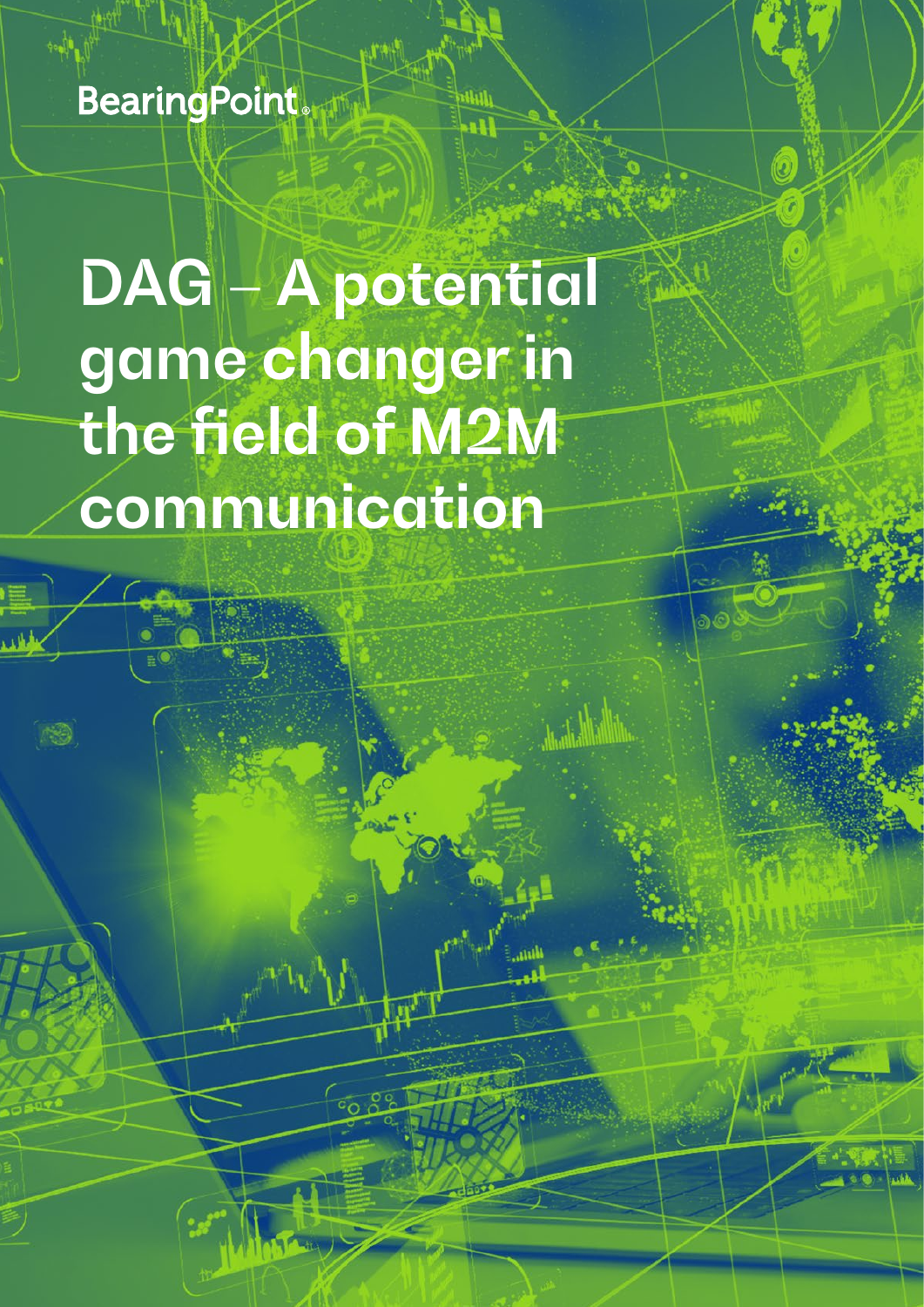# DAG – A potential game changer in the field of M2M communication

#### **Table of contents**

| Introduction: IoT and M2M economy  3 |
|--------------------------------------|
| A technological introduction to      |
| The technology in practice:          |
|                                      |
|                                      |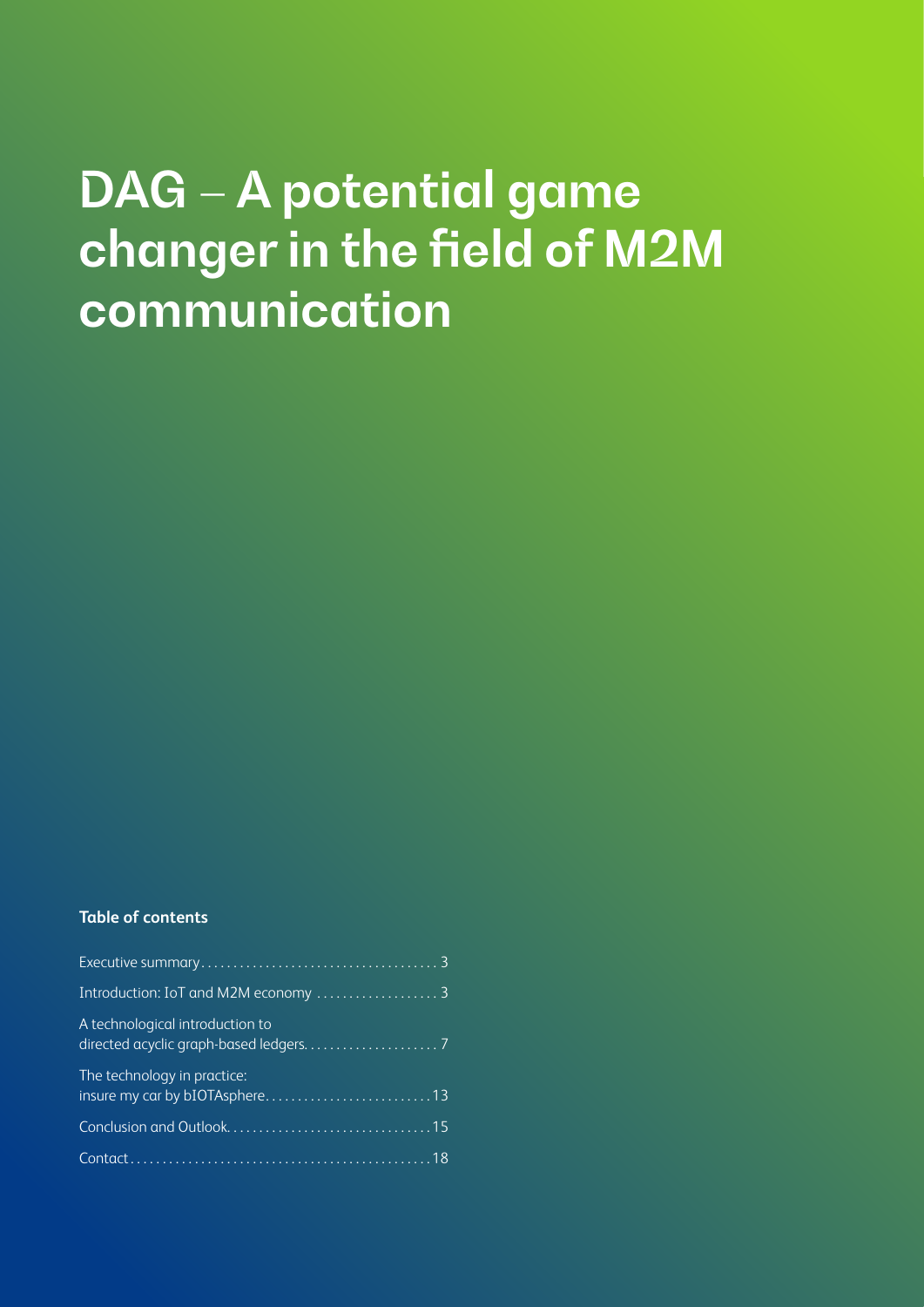## **Executive** summary

Applications in the field of machine-to-machine (M2M) communication can become a persistent driver of future growth for many industries. The machine economy offers a way to monetize data streams and create new services. Currently, data warehouses within companies prevent the establishment of a machine economy, as there is no common standard regarding data formats and database interfaces between companies. Furthermore, these so-called data silos are not only inefficient, but also prone to be compromised due to their centralized nature. For these reasons, the exchange of data is still difficult between companies within the same or other industries.

Distributed ledger technologies (DLT) could lay the groundwork to enable a standard for the machine economy. The Blockchaintechnology<sup>1</sup> with its prominent example of Bitcoin could be a solution. Even the Blockchain features decentralized and high encoding standards, it lacks scalability for the machine economy and fast services. Although still in an early stage, directed acyclic graph (DAG) technologies, with IOTA as its most known representative, are increasingly promising. DAGs offer the technological platform to enhance decentralized data sharing and therefore services of the future. These services enable new business models based on cross-industrial data. With provided conditions, automated services offer several benefits for companies and customers.

## Introduction: IoT and M2M economy

### **The rise of IoT applications**

The internet of things (IoT), with all its areas of application in the consumer industries or the industrial sector, is no longer just a buzz topic in management media but rather a driver of corporate growth. On the one hand, governments and private consortia try to push industrial developments and communication standards to gain comparative advantages, especially in the production industry. On the other hand, customer behavior and following market demand pull commercial developments. Corporate representatives already experienced that the introduction of IoT applications sooner rather than later leads to positive returns within their businesses.<sup>2</sup>

Predictive maintenance, the discipline of forecasting maintenance requirements before major malfunctions, is currently one of the main application fields of IoT within the industrial sector.<sup>3</sup> Another driver of IoT development are connected machines. Machinery that communicates with each other sums up under the umbrella term machine to machine (M2M) communication. The communication is enabled by data exchanges among the machines, allowing for valuable data streams. The amount of data can further be used, thereby generating positive feedback loops for existing services or helping to create entirely new service lines. Industries with a high level of automation, as the car industry, are a good example of such. As a result, M2M communication is becoming a field of high interest across major industries. 4

<sup>&</sup>lt;sup>1</sup> This paper gives an overview of some of its properties and comparisons with the Bitcoin-Blockchain. In this paper, the term "Blockchain" will generally refer to the system used in Bitcoin, rather than the large number of variants that have been proposed. Furthermore the "Lightning-Network", a second-layer protocol on the Bitcoin-Blockchain which is currently being tested, is not within the scope of this paper.

<sup>2</sup> See IDG (2018)

<sup>3</sup> See Paul (2018)

<sup>4</sup> See Gartner (2018)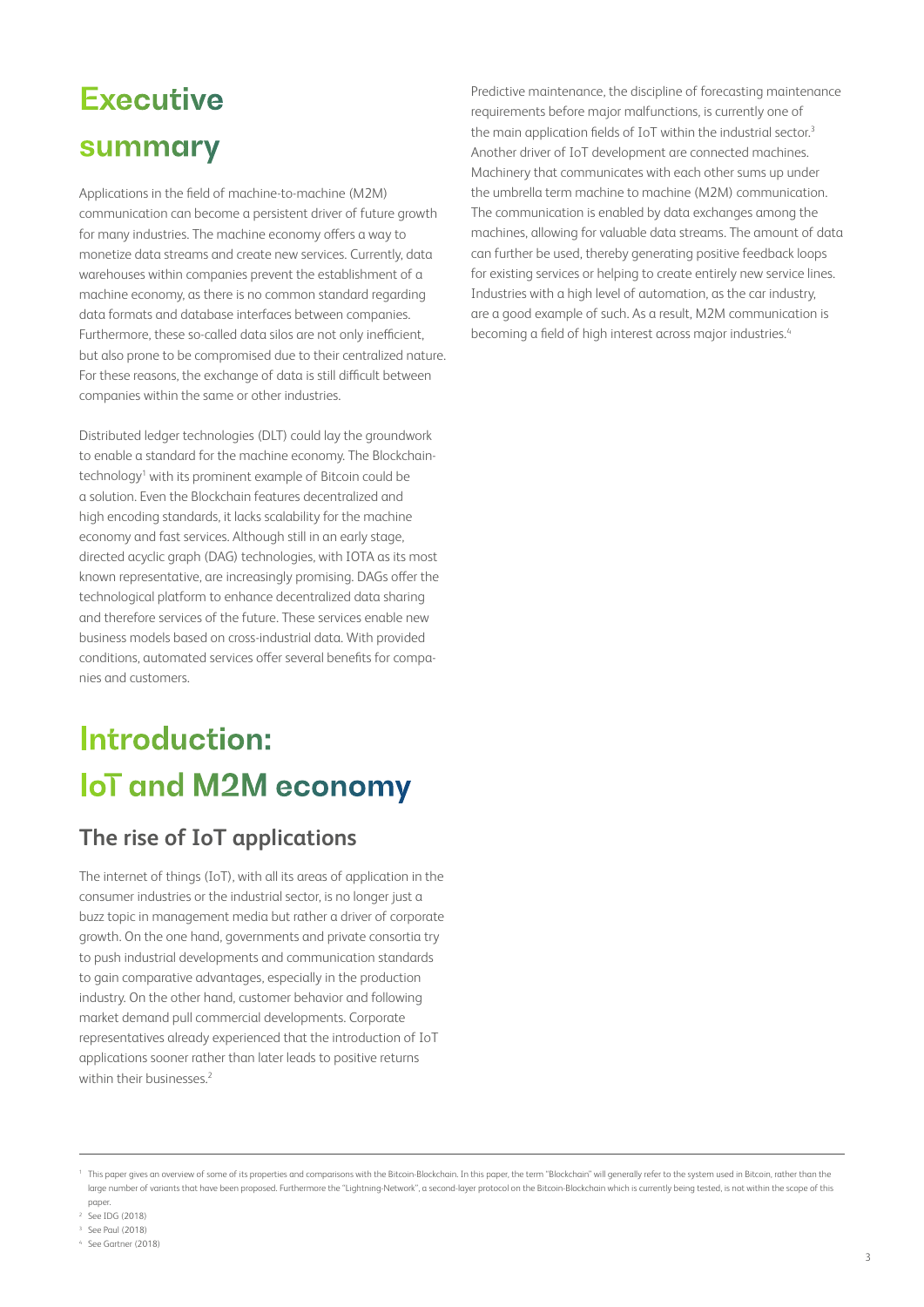#### Connected devices in billions



#### Figure 1: Connected devices 2018-20255

Machine-to-machine applications and predictive maintenance are just two trends contributing to the vast increase in data traffic across industries:

- According to Statista, by 2025 the number of connected devices will have been tripled, as it is expected that these devices will reach a total number of more than 75 billion. Household machines, production plants and any sort of sensors are among some of those devices.
- The increase in devices results in a massive increase in valuable data streams. Sensors and devices record data, allowing a detailed analysis and optimization of existing processes. Moreover, the devices generate additional meta data. IT giant Cisco has already proclaimed the *zettabyte*  era<sup>6</sup>, stating that the worldwide IP traffic will threefold from 2017 to 2022, which would lead to approximately  $4.75$  zettabytes<sup>7</sup> (ZB) in 2022.8
- Following a perspective until 2025, IDC expects a total data volume (not only IP) of 175 ZB. Moreover, *"nearly 30 percent of the global datasphere will be real-time by 2025. Enterprises looking to provide superior customer experience and grow share must have data infrastructures that can meet this growth in real-time data."*<sup>9</sup>
- M2M connections are expected to accelerate by 75 percent from 2018 to 2021, increasing from a total of 8 billion connections in 2018 to 14 billion in 2021. IoT is vastly contributing to the trend of increasing internet protocol (IP) traffic and data traffic in general. 8

<sup>8</sup> See Cisco (2018) <sup>9</sup> IDC (2018)

<sup>5</sup> Own figure based on Statista (2016)

<sup>6</sup> See Barnett Jr. (2016)

 $7$  A zettabyte consists of 10<sup>11</sup> (one trillion) gigabyte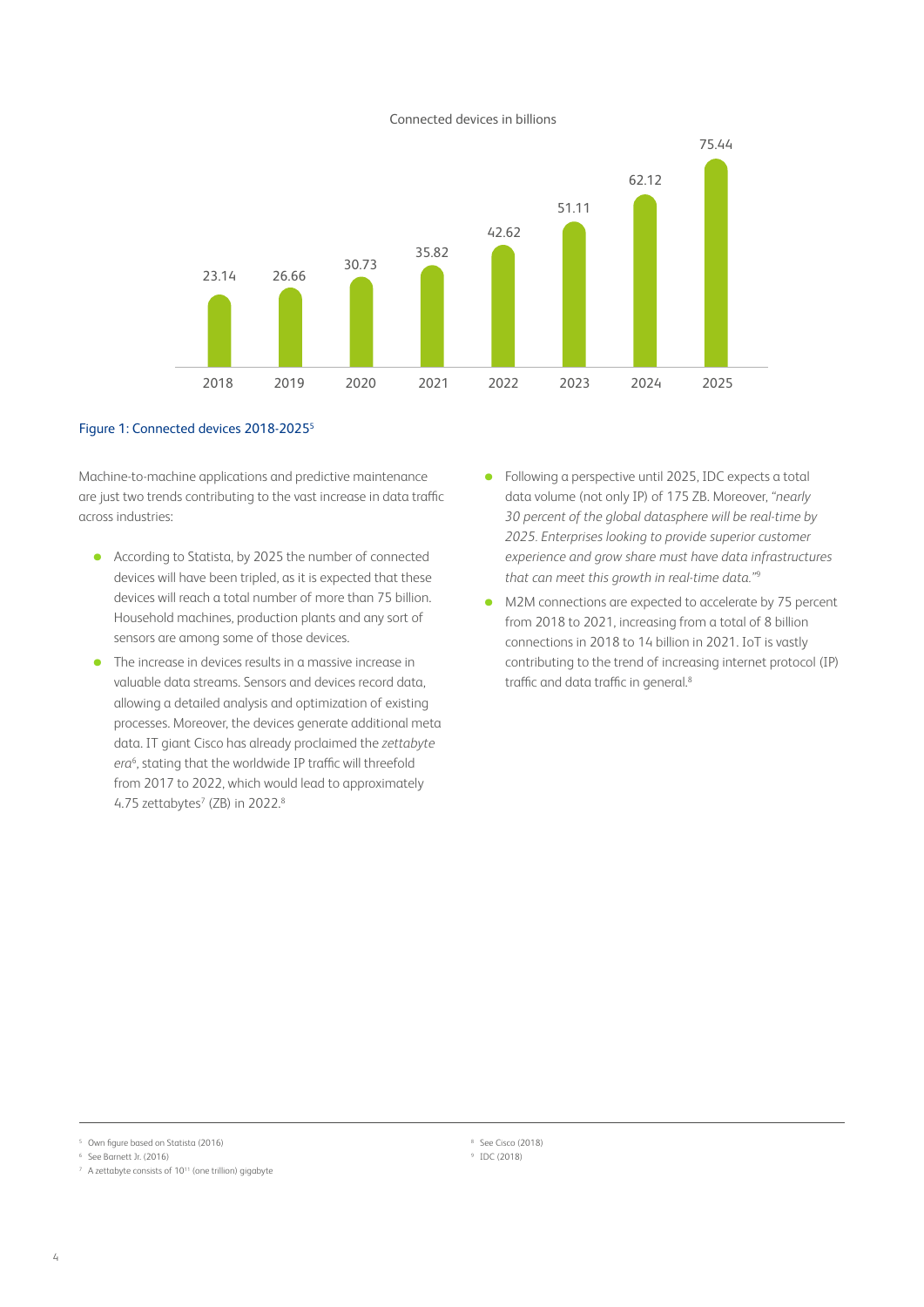## **IoT and the rising problem of data security**

Although IoT in general and especially M2M solutions are already starting to change businesses and the existing service landscape, there are still some general issues that discomfit decision-makers and to some extinct customers. In a representative survey by the International Data Group (IDG), 44 percent of questioned business representatives rank the topic of security, for example in the sense of unsafe gateways, as the major challenge for IoT/ M2M solutions and implementations, followed by data safety.<sup>10</sup>



#### Figure 2: Notable 2016 IoT botnet DDOS attacks<sup>11</sup>

Keeping that in mind, most IoT ecosystems exhibit a centralized server architecture which identifies and authenticates the individual devices as being part of the network. This architecture represents a single point of interest and facilitates the possibility of attacks, for example in the fashion of brute force attacks. That being said, IoT end-devices are directly being targeted by malware, adding the IoT devices to large botnets which follow the purpose of distributed denial of service (DDoS) attacks. 12 In 2016 an increase of about 200 percent capacity of infected IoT devices got recognized by security specialists (see figure 2). This became evident with the large DDoS attack by the Dyn botnet in October 2016, affecting a variety of companies such as Amazon and Deutsche Telekom. 13 According to Cisco *"one of the fundamental elements in securing an IoT infrastructure is around device identity and mechanisms to authenticate it.*"14

### **How DLT can help solve the question of data access and security**

Distributed ledger technologies could inhibit the highlighted (and more) challenges. In current architectures, IoT networks and the respective devices within the network usually require some sort of centralized authentication as a process to generate trust between the devices. DLT, exhibiting peer-to-peer (P2P) communication, is not in need of a centralized server and therefore removes the single point of failure by design. The validation of transmissions within the network, being tokens, messages or other forms of data, are assured by nodes within the network. Therefore, devices, users and transmissions would no longer need to authenticate themselves with a central authority.

Besides the highlighted design feature of DLTs, the combination of cryptocurrencies (tokens) and M2M communication also paves the way for the so-called machine economy. 15 In the machine economy devices, sensors or in general electronic objects interact with each other. They are enabled to exchange data in return for a (financial) reward. A classic example would be a rooftop solar panel on a house receiving data from the nearest weather station and thereby being able to align its panels accordingly to the distribution of sunlight. In the machine economy, machines become an entity with their own wallet and profit and loss statement (P&L). Due to the underlying DLT, all sorts of data, such as tokens, messages or raw data itself, can be transferred from one user to another. As mentioned, a user does not need to be a physical individual but can be any form of electronic object.<sup>16</sup>

Most of the machine economy, such as in the solar panel example, rests on so called smart contracts. Smart contracts follow a fixed *if-then* reasoning with a predefined process. They usually take advantage of the peer-to-peer structure of the DLT network and remove every third party from the contract equation. Given the solar panel example, the machine checks its utilization every morning and, if a predefined threshold is not reached for a certain amount of time, a smart contract is triggered, which will lead to the acquisition of information. 17

IoT and M2M communication rely on a dense network of sensors and connected devices, exchanging data on a large scale, which leads to a large throughput of information. Logically, a prerequisite for a capable network is the capability to handle the increasing data streams in the following years. 18 Distributed ledger technologies differ strongly in their throughput of transactions, also known as scalability. Although DLTs are by far not limited to financial

#### <sup>10</sup> See IDG (2018)

<sup>11</sup> Own figure based on Sutherland (2017)

<sup>12</sup> A brute force attack is a trial-and-error method used to obtain information such as a user password or personal identification number (PIN). In a brute force attack, automated software is used to generate a large number of consecutive guesses as to the value of the desired data. Brute force attacks may be used by criminals to crack encrypted data, or by security analysts to test an organization's network security. (www.techopedia.com/definition/18091/brute-force-attack).

<sup>13</sup> See Sutherland (2017)

<sup>14</sup> Cisco (2015)

<sup>15</sup> Please see BearingPoint publication: Initial Coin Offerings – Tokens im Kontext der Shared Economy

<sup>16</sup> See Rouse (2018) or Commonwealth Bank of Australia (2017)

<sup>17</sup> See Küfner (2018) for an overview regarding smart contracts

<sup>18</sup> See Shields (2017)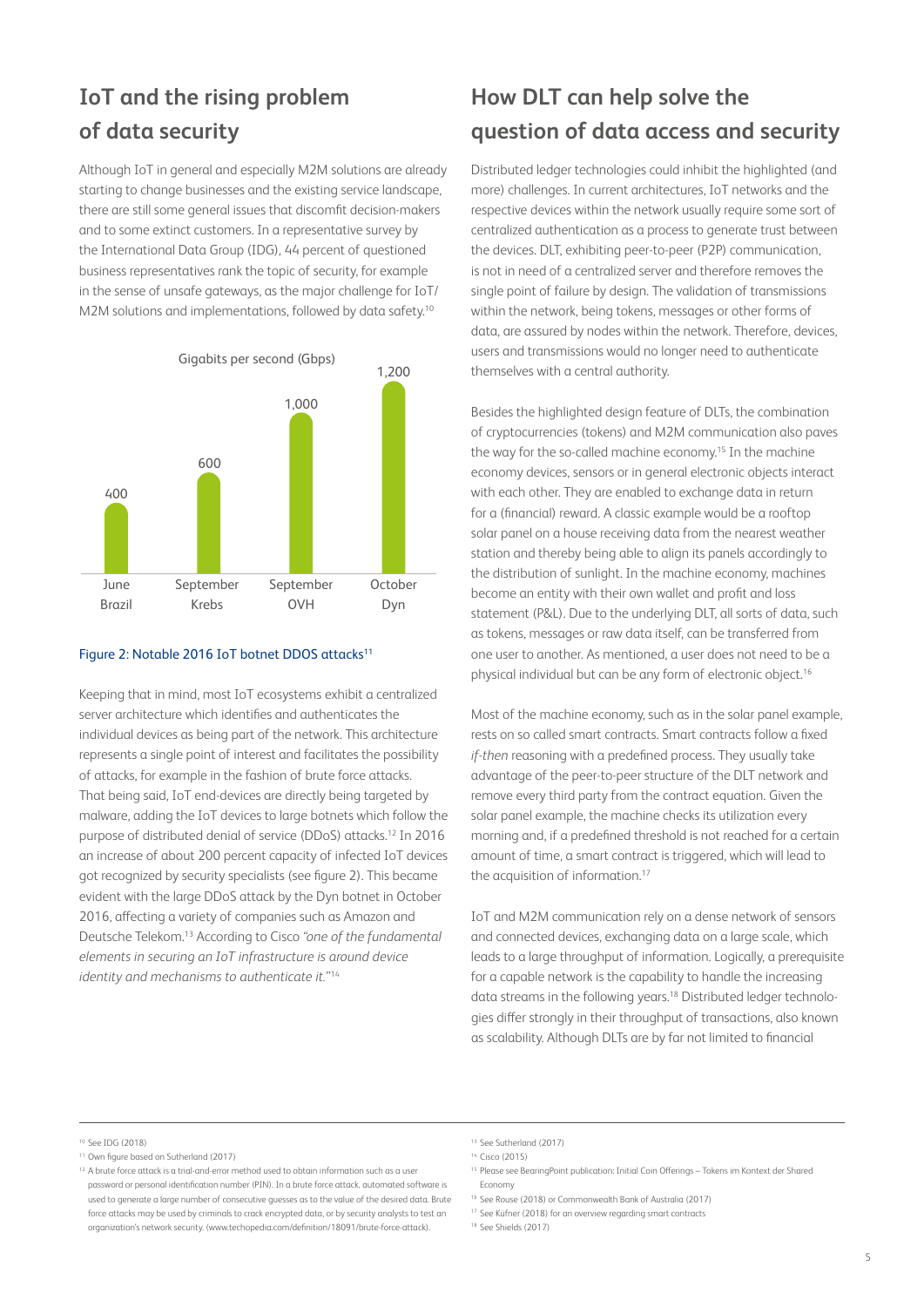transactions in the form of tokens, the throughput of other forms of data exhibits the same restrictions. The throughput depends partly on the design and difficulty of the safety mechanism of the technology, such as proof of work (PoW), as well as the allowed size of transactions, thereby representing a tradeoff between scalability and security. Difficulty translates to the amount of computing power, therefore time, and the relative energy usage needed for the security mechanism of the solution. That being said, most sensors and other small connected devices, which communicate heavily, only exhibit a limited amount of computing power and in some cases battery-life. The PoW of the original Bitcoin-Blockchain is an example of a resource and time demanding security mechanism. In addition, blocks are capped to a size of 1 Mb, further limiting the amount of data being transmitted. 19

An energy and time demanding security mechanism such as the PoW of the original Bitcoin-Blockchain makes the technology poorly suitable for highly frequent data exchanges, as M2M communication requires. Some modified Blockchain-technologies try to tackle the high computing power by changing from a

proof of work to a proof of stake or other consensus mechanisms. The fundamental design, being the creation of blocks, does not change. Moreover, it is suggested to develop a *"layered architecture which supports thin clients to allow IoT devices with limited resources to store only a portion of the Blockchain"*20, a feature not yet present.

M2M communication has a high potential to further flourish existing services or create entire new ones. Nevertheless, with centralized points of failure, data security is still an issue. DLTs could hit the mark, however, they exhibit some limitations. The limitations could be tackled by directed acyclic graph (DAG) solutions, another form of distributed ledger technology. Keeping that in mind, the following chapter will highlight key features of DAGs, also by a head-to-head comparison to features of the Bitcoin-Blockchain.

<sup>19</sup> See Conoscenti, Vetrò, & De Martin (2016)

<sup>20</sup> Conoscenti, Vetrò, & De Martin (2016), p. 5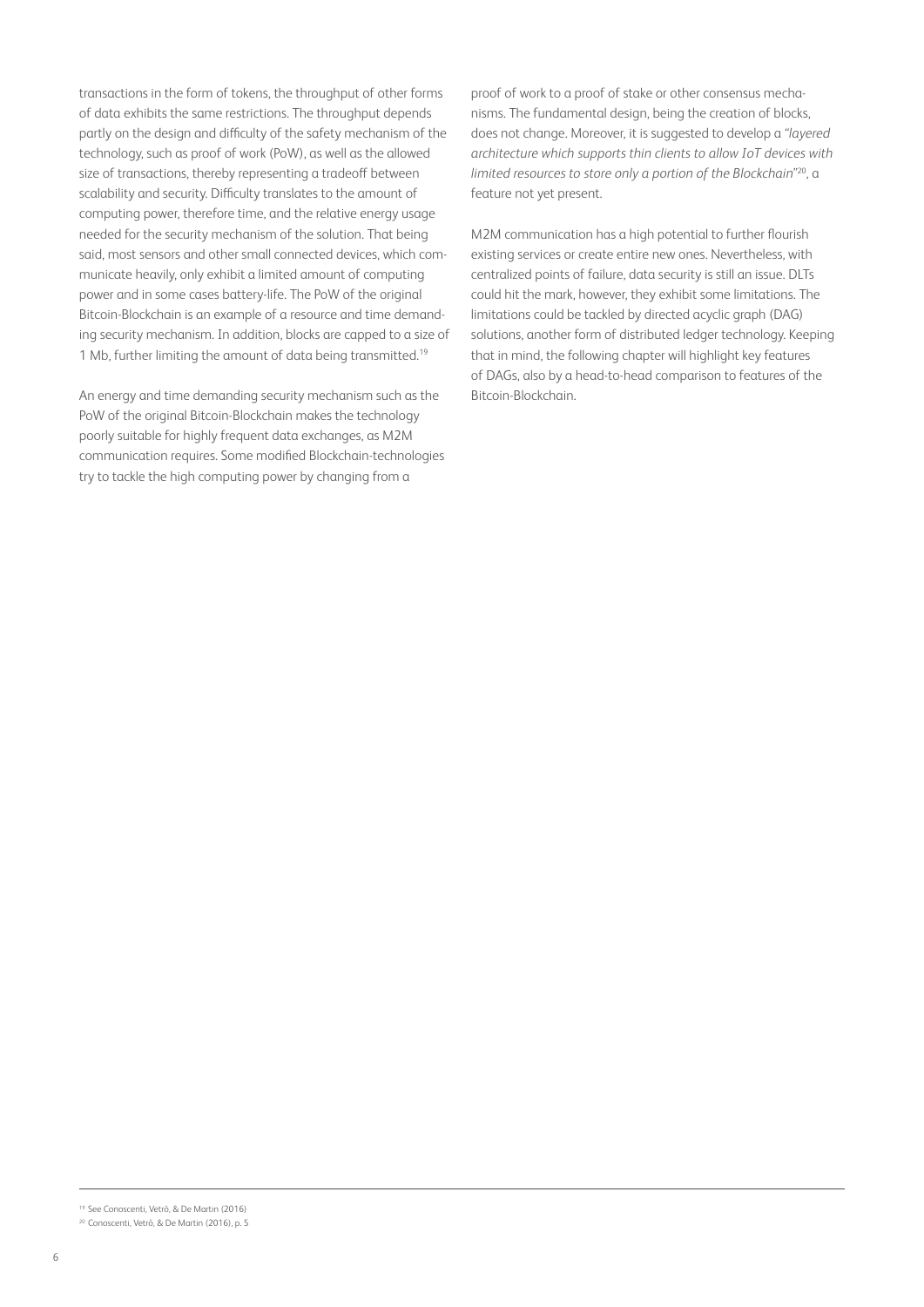## A technological introduction to directed acyclic graph-based ledgers

In simple terms, directed acyclic graph (DAG) is a method of how data is stored and how new data is added. A Blockchain organizes data in a chain of blocks. A new data block gets verified, validated and added next to the previous block. DAG-based DLTs do not use data blocks or a single chain. Although the approach differs from a Blockchain, it is still considered a DLT. To understand its specifics and differences from the Blockchain DLT, this chapter will briefly take you through the technological features and how they work.



#### Figure 3: DLT categories<sup>21</sup>

The DLT technology is more than just Blockchain. Blockchain, which is mostly associated with when people think about distributed ledgers, is just one type amongst others. Many Blockchain projects followed the prominent Bitcoin in this space and made distributed ledgers a hot topic. The DAG, not being a Blockchain, is another form of DLT (see figure 3). While the mathematical concept of directed acyclic graphs exists for a long time, it has found its way to the DLT-space through the IOTA cryptocurrency. The concept has gained public awareness through the marketing weary IOTA foundation.

As shown in figure 4, the directed acyclic graph is characterized by following only one direction as well as a lack of cycles. DAGs are used to model probability, causality and connectivity. One simple

example for a DAG is a family tree. Keeping any possibility for a time machine aside, you are the child of your parents (directed) and your ancestors can never be your descendant (acyclic).



#### Figure 4: Mathematical concept of DAG<sup>21</sup>

Bridging the gap to the ledger world, the concept in general is as simple as the above graph: To add new data, e.g. a transaction, the user simply must verify and reference at least one previous transaction, before itself can become validated (by new transactions). 22 The number of how many previous transactions to confirm varies between DAG implementations. For example, IOTA requires the verification of two previous transactions. The consensus system and the data structure make the DAG suitable for use cases that require a high volume of transactions within seconds. The general idea behind the DAG is the more transactions occur, the faster previous transactions become verified. This is what is currently referred to as scalability.<sup>23</sup> Figure 5 shows a compressed comparison between Blockchain and DAG, which highlights some key indicators. The comparison will be discussed in detail in the following chapters with the examples of Bitcoin (Blockchain), IOTA (DAG) and Obyte (DAG).

<sup>21</sup> Own figure (Franz Weisenberger)

<sup>22</sup> See Sink (2011), p. 47-51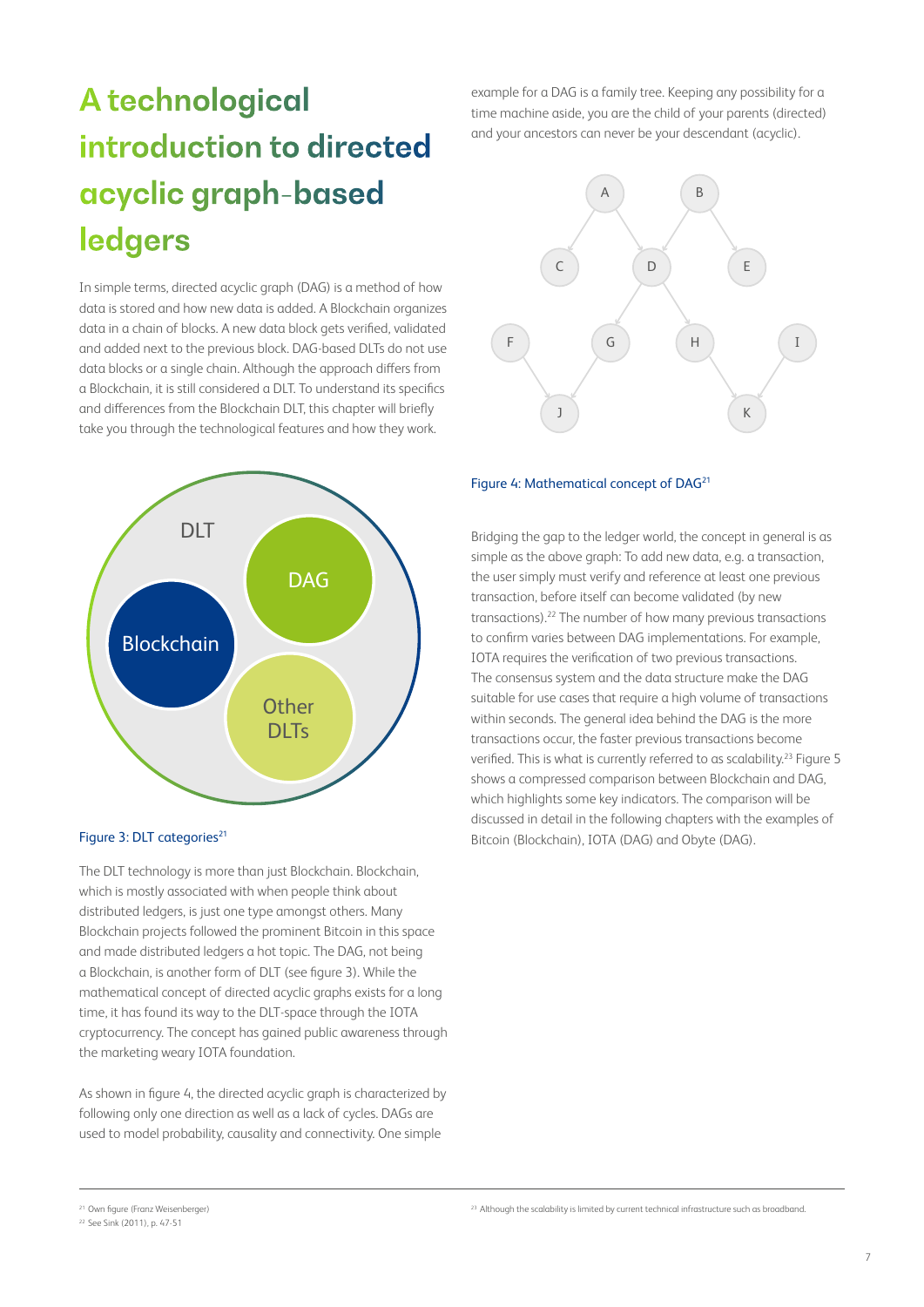|                                        | <b>Blockchain</b> | <b>DAG</b>                                                       |                                  |
|----------------------------------------|-------------------|------------------------------------------------------------------|----------------------------------|
|                                        | <b>Bitcoin</b>    | <b>IOTA</b>                                                      | Obyte                            |
| <b>DLT</b>                             | $\sqrt{}$         | $\sqrt{ }$                                                       | $\sqrt{}$                        |
| <b>Scalability</b>                     | Gradually         | Continuous/smooth                                                | Continuous/smooth                |
| <b>User &amp; validator</b>            | Different parties | The same                                                         | The same                         |
| <b>Transaction fees</b>                | $\sqrt{}$         | $\times$                                                         | $\sqrt{}$                        |
| <b>Finality</b>                        | Probabilistic     | Probabilistic/currently<br>centralized snapshots +<br>milestones | $\sqrt{ }$<br>(Stability points) |
| <b>Offline transactions</b>            | X                 | $\sqrt{ }$                                                       | $(\vee)$                         |
| <b>Degree of quantum</b><br>resistance | Very low          | High (at current standard)                                       | n/a                              |

Figure 5: Blockchain vs. DAG

### **Scalability**

If transaction A is confirmed by transaction C via at least one other transaction (B), then A is indirectly confirmed by C.



Figure 6: Simplified scheme of the DAG<sup>24</sup>

While this scheme looks quite similar to the Blockchain, it differs in the sense that new data gets added continuously rather than in blocks every fixed number of minutes. This resolves the issue of scaling, since the blocks in a Blockchain are also limited in size. Even the size of the blocks can be adjusted, while only in gradual steps which requires a change in the underlying protocol. Figure 6 is a very simplified illustration of that process. In reality, however, this process is further intertwined and thus resembles a large web (see figure 7).



#### Figure 7: The web of the tangle<sup>25</sup>

<sup>24</sup> Own figure (Franz Weisenberger)

<sup>25</sup> Figure from Popov (2018)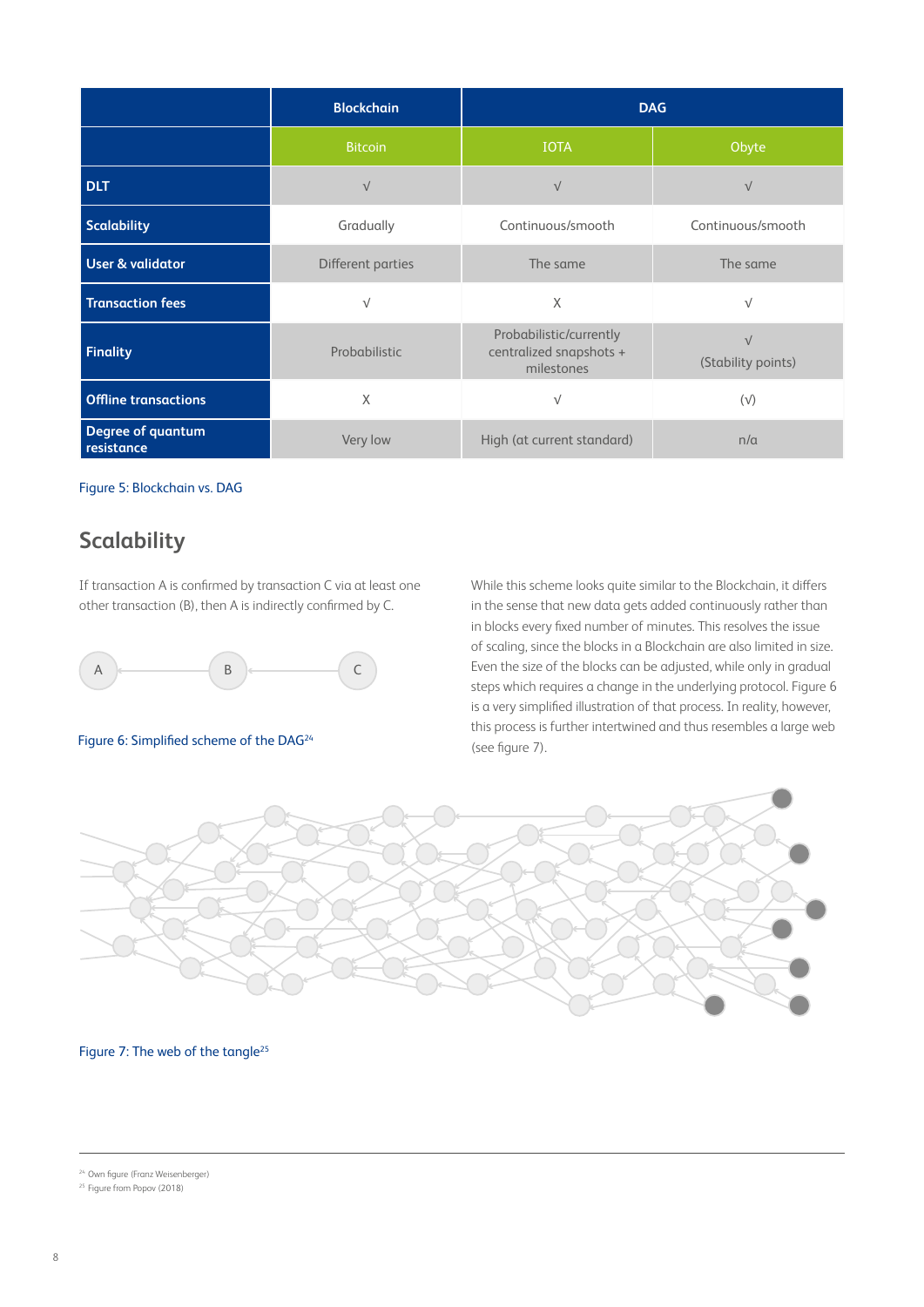Figure 7 shows the DAG of IOTA, also known as tangle (and thus its name becomes clearer looking at the intertwined nature of the web of transactions). The principles of the DAG in this paper mostly refer to the DAG of IOTA, since the project has received a lot of attention in the last months. The tangle is actually a theoretical concept whereas IOTA is an implementation of that concept using different features which are currently being developed and tested.

#### **The functionality of the tangle**

The tangle uses the rule of two confirmations, meaning a transaction must first confirm and refer to two previous transactions before being published to the network and becoming confirmed. The dark grey circles on the right end are unconfirmed transactions called tips. At the beginning of the DAG, there is a genesis-transaction, which is confirmed directly or indirectly by all other transactions. The genesis-transaction distributed all tokens to several addresses. In the concept of the IOTA-tangle, no new tokens will be created. This means, that the total number of tokens is limited from the start. Furthermore, tokens are pre-mined, resulting in no new ones being created.<sup>26</sup>

As new transactions are made within the network, the size of the DAG increases. Especially for high-volume traffic, this could mean a vast need of storage to store all the history of transactions. IOTA solves this by using a feature called *snapshot*. This feature saves the balances of all addresses at a given point and deletes all the history. As in the IoT-environment, devices do not need to know about the history, but only the current balance of an address. By now, these snapshots are organized centrally, so all nodes take a snapshot at the same time. The aim of IOTA is to further develop this function, so snapshots can be done automatically by every node when they need to (local snapshot). Especially for small nodes with smaller storage units, this function could be very beneficial. So-called *permanodes* would store the whole history of the IOTA-tangle, in order to use the history for e.g. audit or credit history purposes. 27

#### **User & validator role**

Contrary to common Blockchain systems, where user and validator roles are usually separate parties, there is only one party in a DAG-based network. User and validator are the same. To create and publish a transaction to the network, one must first confirm at least one previous transaction (two in IOTAs tangle) as a return of consideration. Therefore, a user directly contributes to the networks security when making a transaction. The so-called nodes

then have the task to publish the transaction into the network, after they made sure that the transaction will not conflict with another transaction (e.g. double spending patterns). In case there is a conflicting transaction, the node usually declines the transaction to be published. Nodes would still be able to publish the transaction, but the transaction probably will not be confirmed by other nodes who publish transactions. The more transactions confirm the respective transaction, the safer it is considered to be. 27 Obyte (previously Byteball) is another network using the DAG as data structure. Obyte incentivizes users to confirm as many previous transactions as they want, but it would be also possible to just confirm one previous transaction. The incentive is monetary by receiving a small reward. 28

### **Transaction fees**

To ensure a network or system is self-sufficient, there must be an incentive for the participants. As in the Blockchain-based ledgers, the concept of fees play an important role in the DAG-based ledger technology. However, projects implement the concept differently.

Obyte uses a reward system with its native currency unit called *bytes*. To attach data, e.g. a transaction to the Obyte-DAG, one has to pay the equal amount of the size in the native currency. To calculate the data size, it is always assumed that the transaction confirms two previous transactions. 29 A part of the fee paid goes to the user, who confirms the transaction first. Therefore, the system incentivizes users to confirm as many recent transactions as possible. The other part of the fee goes to so-called *witnesses*, who are trusted users in the network.<sup>30</sup>

IOTAs tangle has no fees in a monetary way. Users merely undertake a small proof-of-work calculation. The main purpose of this mechanism is spam-protection and resembles the concept of *hashcash*31 in the e-mail context. Therefore, the only fee that users must account for is the electricity needed for a little computational power. While this fee is of rather indirect nature, it is worthwhile to mention it. This computation undertaken requires much less power than similar process of the Blockchain-based ledger and therefore constitutes a much more sustainable practice regarding environment, but especially also for small IoT-sensors with low processing power. The concept of IOTA not having fees, allows it also as a high-frequency communication tool to exchange information other than transactions. The proof-of-work of IOTA cannot be compared to the one used in the Bitcoin network, as it is used for a different purpose. The Bitcoin proof of work is used to determine who is entitled to verify the next block. As all miners

<sup>26</sup> See Popov (2018)

<sup>27</sup> See Moog (2018)

<sup>28</sup> See Churyumov (2016)

<sup>&</sup>lt;sup>29</sup> The referenced transactions are included in the data package and therefore increase the data size. As the fee to add data to the Obyte-DAG depends on the size of the data, it would be counterproductive to pay for any additional transaction. Even referencing more than one, the fee is calculated for only two transactions.

<sup>30</sup> See Churyumov (2016)

<sup>31</sup> Hashcash is a proof-of-work algorithm, which has been used as a denial-of-service counter measure technique in a number of systems. (Source: http://www.hashcash.org/)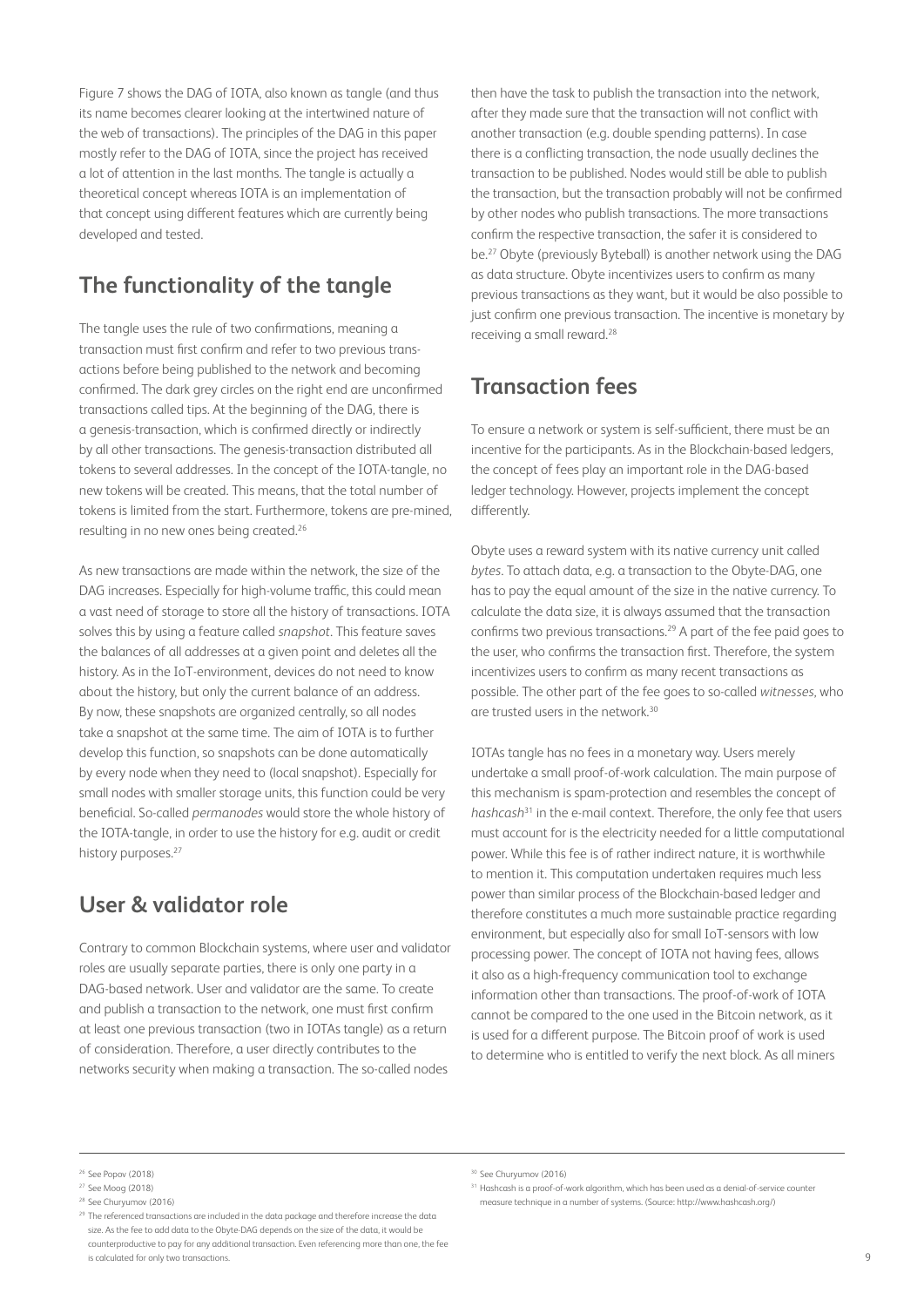compete for that entitlement, the Bitcoin proof-of-work accounts for a large amount of energy. While there are other Blockchains using an improved proof-of-work or alternatives like proof-ofstake, the two-party approval process will always imply a need for fee to incentivize the players to participate in this system with validation. As Blockchains are having a limited block size, fees will rise if the amount of transactions fitting into a single block reaches the upper limit or even surpasses the block size. Miners only pick transactions to verify where they can collect the highest fees, leading to transactions with low fees left in the *mempool*32, as long as transaction activity will not decrease or the block size increases.



Double spend/Conflicting transactions **Dishonest transaction** 



#### Figure 8: Double spend in the IOTA-tangle<sup>34</sup>

Obyte includes every transaction in its network, but only considers the first one as valid, by using a serial number for transactions posted from one user (see figure 9). It is also possible not to use a serial number. In this case, the order will be determined through the system of a main chain later and through previously mentioned witnesses. There can even be several main chains, the chain including the most transaction of witnesses is considered more real. The transaction which first gets confirmed by this mainchain is treated as valid. 35



Double spend/Conflicting transactions with serial number

#### Figure 9: Double spend in the Obyte-DAG<sup>34</sup>

The Bitcoin-Blockchain solves the problem of double-spending by maintaining a chronologically-ordered and timestamped ledger. Conflicting transactions cannot be included in the same block and later blocks that contain a conflicting transaction cannot reference to the previous block. If the conflicting transactions are

<sup>32</sup> Mempool: The aggregate size of transactions waiting to be confirmed (Source: blockchain.com) 33 See Popov (2018)

each included in different blocks, which both directly reference to the same previous block, only one of the double spend-blocks will become confirmed by the following blocks. The other block will become an abandoned block (see figure 10). Therefore, one should wait for several confirmations by following blocks before accepting a payment.<sup>36</sup>

Whereas Obyte and IOTA both use the directed acyclic graph as database structure, the systems have different implementations as already noticeable in the previous paragraphs. This is also highlighted in the manner they deal with conflicting transactions (double spend). IOTA uses a scheme, which is mostly based on honesty. A transaction should only confirm non-conflicting transactions, as otherwise the transaction itself will not be confirmed by other *"honest"* users, resulting in an orphaned



**Double spend**

a) Initial state of the Blockchain in which all transactions are considered as valid



b) Honest nodes continue extending the valid chain (green circles), while the attacker secretly starts mining a fraudulent branch (blue circle).



c) The attacker succeeds in making the fraudulent branch longer than the honest one.



d) The attacker's branch is published and is now considered the valid one.



Figure 10: Double spend in the Bitcoin-Blockchain<sup>37</sup>

<sup>37</sup> Own figure based on Sameeh (2016)

<sup>34</sup> Own figure (Franz Weisenberger)

<sup>&</sup>lt;sup>35</sup> See Churyumov (2016)

<sup>36</sup> See Nakamoto (2008)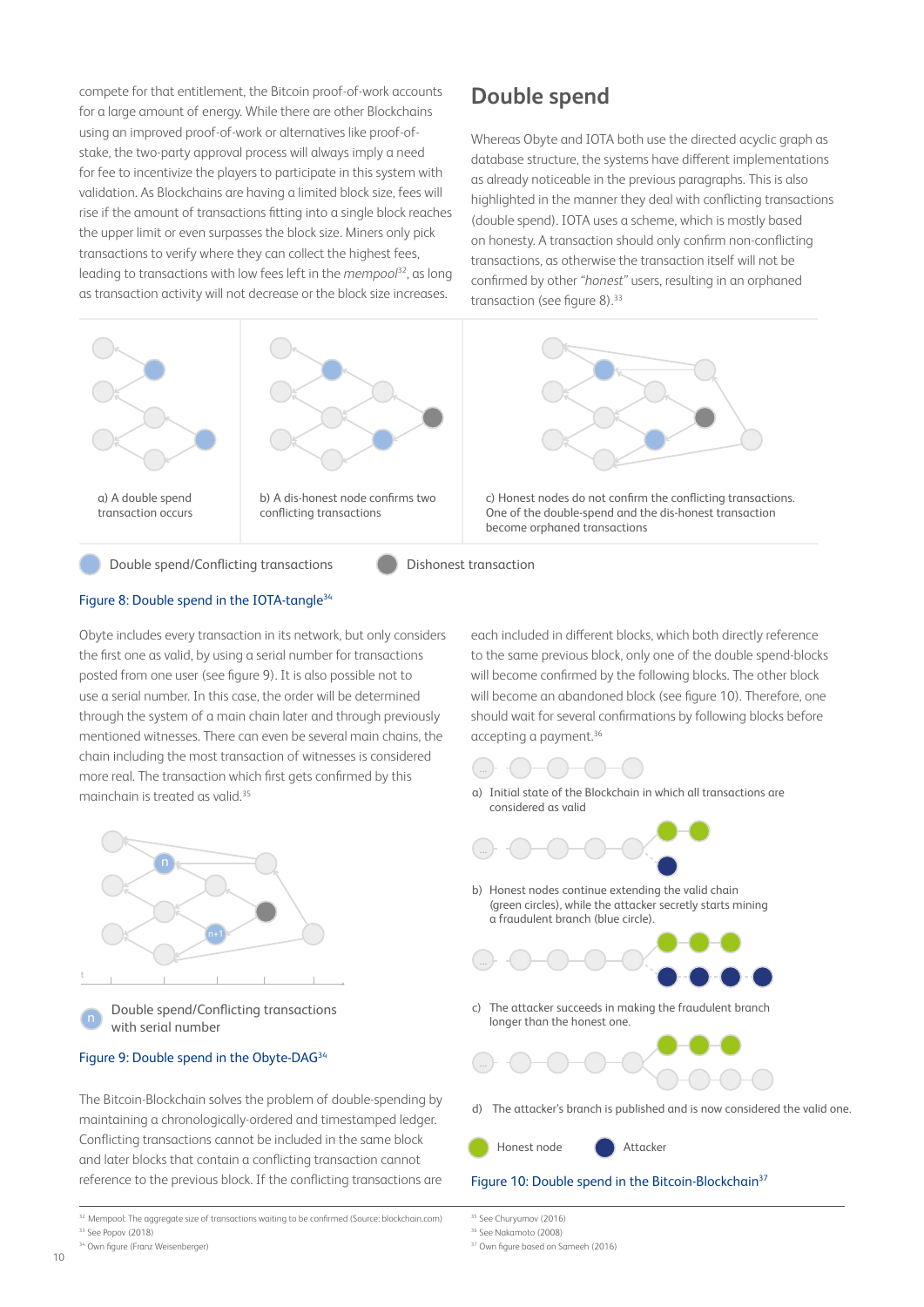### **Finality**

Another big question when discussing DLT is the finality of a transaction. Finality describes a point in time when one can assume, that a transaction is irreversible. Using the Bitcoin-Blockchain, a rule of thumb states that after six confirmations, a transaction is considered to be safe. This assumption is only a probabilistic approach, as it is theoretically possible to build a side-chain which becomes the mainchain. Practically, this is almost impossible, as this requires a huge amount of computing power when using proof-of-work, as in the Bitcoin-Blockchain.

Obyte's DAG has a definite finality through using stability points. Stability points determine the point at which the DAG cannot be changed anymore. If a unit in the DAG is the ancestor of the majority of observation units, which are published by the witnesses, it becomes a new stability point. Therefore, a transaction that was either directly or indirectly confirmed by a stability point is final.<sup>38</sup>

IOTA's tangle uses a Markov-Chain-Monte-Carlo-algorithm to determine the level of confirmation. The algorithm checks how many of the new tips indirectly or directly confirm the relevant transaction. Each network user decides for itself, which degree of confirmation is necessary to accept the transaction. Some might say that 60 percent of the tips confirming the relevant transaction is necessary, others may wait until 99 percent or even 100 percent. Figure 10 illustrates this situation: The green circles represent the transactions where consensus is achieved, and 100 percent confirmation is reached. The blue circles are uncertain transactions, which are not fully confirmed, and the grey circles are tips (having no confirmation at all). With new transactions arriving, the whole structure gets more interconnected and the blue circles eventually become green circles.<sup>39</sup> Nevertheless, it is possible to secretly build a side tangle which eventually outruns the main tangle and becomes the main tangle itself. Depending on the size of the tangle-network, this is unlikely to happen, as that would require a large amount of computational power (*spam-protection*) and the tip-selection algorithm used by honest users.



Confirmed transactions

Uncertain transactions, which are not fully confirmed

New transactions

#### Figure 11: Confirmation in the tangle<sup>40</sup>

DAGs, like IOTAs tangle or Obyte, are said to solve the scalability issue and the use of resources better than the Blockchain technology. Whether this is true remains to be seen. Scalability is especially important regarding IoT applications and the machine economy. Being at a very early stage, the practical implementations of the DAG are far away from the theoretical concepts. The DAG seems more suitable than Blockchain regarding a high transaction volume. But the implementations have problems with low transaction volume, as there is no recurrence frequency of confirmations. In scenarios of low volume, DAG networks are more vulnerable to attacks. That is why they cannot be fully decentralized in their early stage. IOTA has a central coordinator which is said to be shut down if the network

is big enough to sustain itself. There are already plans to shut down the coordinator, which are said to be executed in 2019. The coordinator makes transactions which are called milestones. If directly or indirectly verified by a milestone, the transaction is confirmed. 41

Obyte has witnesses as central points of trust. Witnesses are linked to known individuals in the network. Every transaction includes a list of 12 witnesses, whereof the majority has to show the path to the main chain. The security of the network would be threatened if they colluded together, which is currently the main trust issue as the most of those witnesses are controlled by the founder.<sup>42</sup>

11

<sup>38</sup> See Churyumov (2016)

<sup>39</sup> See Scott (2017)

<sup>40</sup> Own figure based on *stardust* in Scott (2017)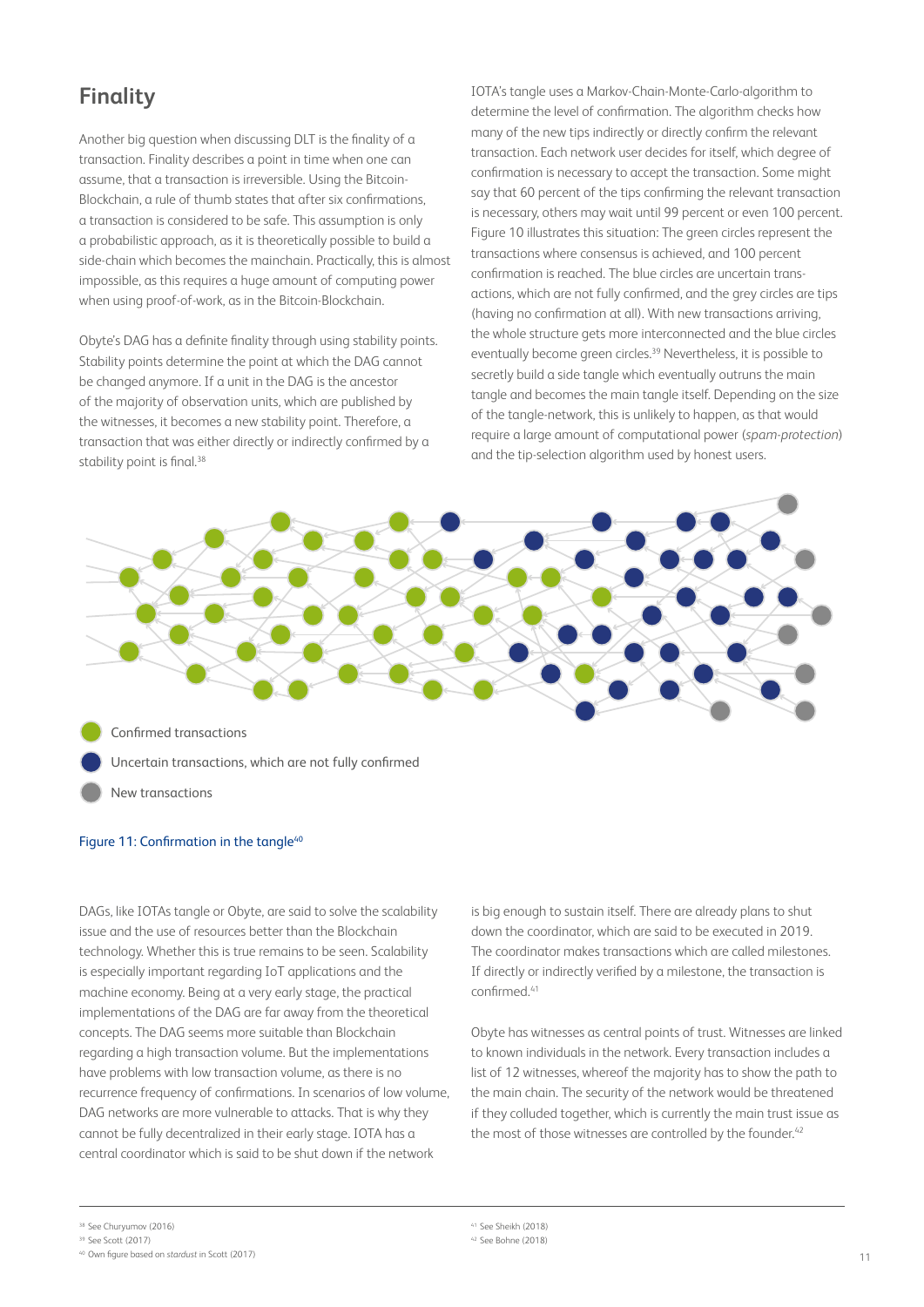#### **Offline transactions**

According to the CAP-theorem, a distributed ledger can only fulfill two of the following three features at the same time:

- Consistency
- Availability
- Partition tolerance

Consistency refers to a global state where every participant has the same view of the network. Availability means to get an answer if sending a request to the network. Partition-tolerance is a fluid interaction of going back online again while still retaining the data, meaning the system continues to run even when there are local network failures. 43

IOTA claims that its tangle will be able to perform offline transactions<sup>44</sup> by simply branching off a part of the tangle and attach it later as soon as online connectivity is given. This feature is essential in the IoT-environment, as there is no *always-online* for every single device, such as a sensor. When looking at the CAPtheorem, IOTA does not violate the rules as it is available, partition tolerant, but only eventually consistent. This means that after some time everyone has the same view about past transactions (green circles in figure 11), but no one can see all new transactions (blue and grey circles in figure 11).

When looking at the Bitcoin-Blockchain regarding the CAPtheorem, it is consistent and available but performs poorly in partition tolerance. When trying to branch off some blocks and adding them on later, it would end up in a side-chain, which would probably become an orphaned chain.

According to the Obyte white paper, the network is not able to partition into two parts, as they rely on the majority of the witnesses to continue advancing the stability point. But the connection can be restored to reach consistency. Therefore, Obytes DAG also features partition tolerance, availability but only an eventual consistency. Obyte does not aim to feature offline transactions, even though they are theoretically possible when using the DAG. 45

### **Area of application**

Obyte is a system created for a tamper proof storage of data including data representing transferrable value (transactions). To add data to the network, a fee is applied which depends on the size of the data package. The applications include features for assets, smart contracts and a non-traceable currency called *blackbytes* for improved privacy. 45 Whereas Obyte is designed for a human to human (H2H) environment with e.g. user-friendly wallets, IOTA is designed to function as a standard for M2Mcommunication in the field of IoT. Therefore, the two systems are not in direct competition with each other. A feature of the IOTAtangle is high quantum-resistance due to the so called Winternitzsignature, meaning quantum computing will not have an extreme advantage in comparison to normal computing. 46 In the cryptocurrency space, quantum computing is a threat to all the cryptographic security mechanisms, as they all rely on heavy computation, which is said to be easier with quantum computing. As of today, no marketable quantum computing has been developed. Therefore, this feature is currently not relevant, but should be kept in mind.

12

<sup>43</sup> See Nazrul (2018)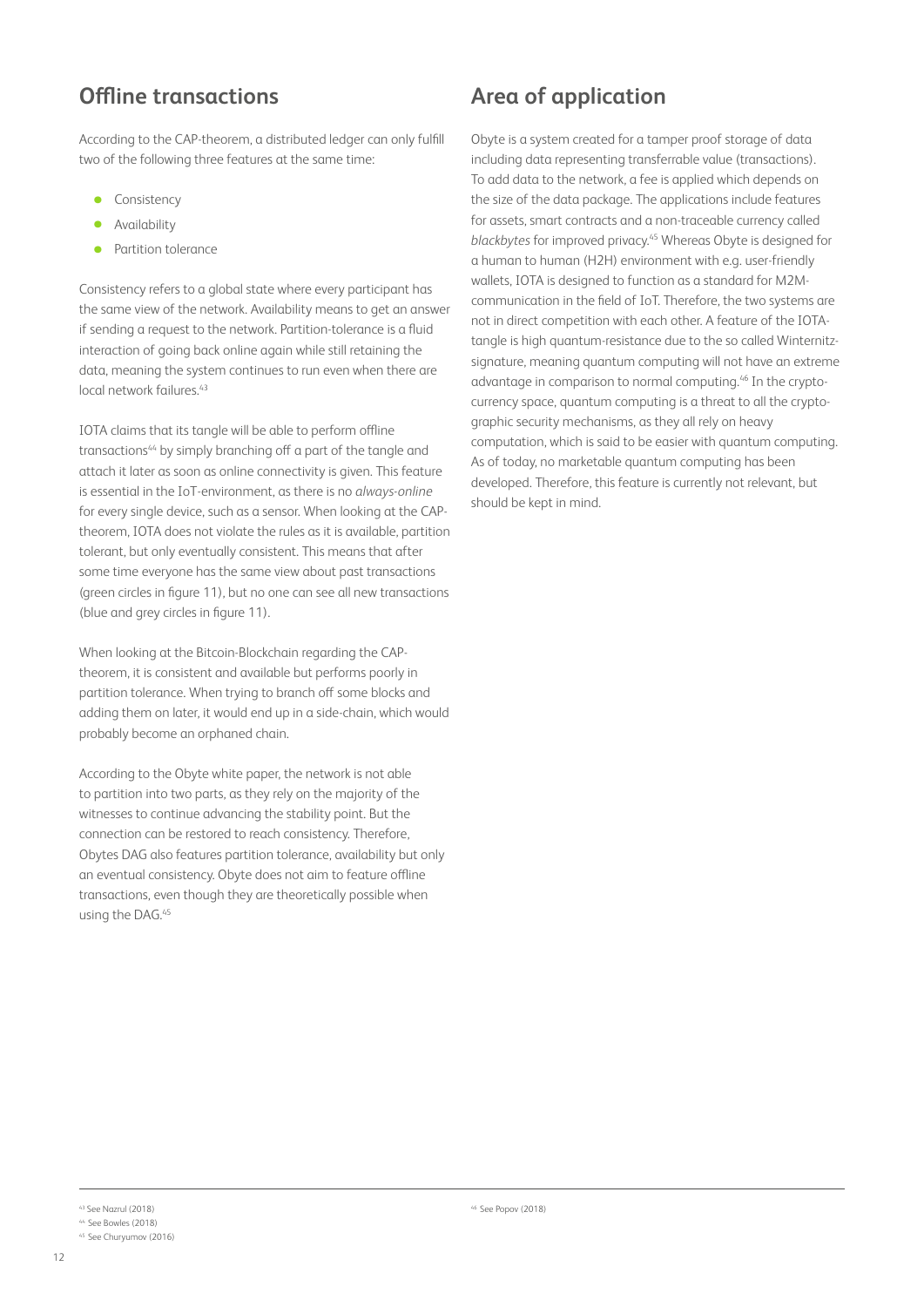## The technology in practice: insure my car by bIOTAsphere

Given that the DAG technology is in a stage of early development, few use cases exist that have evolved to proof of concepts (PoCs). Since there is a lot of illegitimate material and alleged use cases out there, we decided to introduce a proof-of-concept that has been tested.

#### **What it is about**

Vehicle insurance is mandatory in many countries. The standard model of pricing uses risk clusters, which are based on statistical groups usually relying on historical data like gender, age and accident history. The fairness of pricing, depending on the driving style, is not given. This system does not reward *good* or punish *bad* (within road traffic regulations) driving, as it lacks real-time data. We can perceive a shift to the rise of a sharing economy with examples in the hotel and transportation industry, which is supported by new technology.<sup>47</sup> Insurance companies must rethink their business models and adapt to that change to stay competitive. Therefore, several insurance companies from different countries are experimenting with pay-as-you-drive models, including rewards. Those business models usually rely on smartphone apps based on data silos within the companies using different data formats. Those data silos exhibit the risk of being manipulated or compromised. Moreover, the offers are tied to a single provider of insurance. Modern cars already generate a lot of data, which is used by the manufacturers. Since data is the so-called *new oil*, manufacturers are not willing to share the data

that the insurance companies require, as they are afraid to lose a competitive advantage. With all centralized models, the user who is the real owner of the data is not rewarded for generating and sharing it. The following proof-of-concept shows a way to implement a pay-as-you-drive pricing model which needs a minimum amount of data of the actual user. 48

### **The proof of concept**

The proof of concept *insure my car* was developed by the group bIOTAsphere, which is in close contact with the IOTA foundation<sup>49</sup>.

Insure my car in a nutshell: A car, which is a part of the machine economy, pays for the cheapest insurance by itself on a moment to moment basis with its own wallet. For this PoC, the only factor for calculating the risk – and therefore the premium – is the speed of the car. If the car is in parking mode, the car chooses the *standby insurance* which offers a 70 percent discount when the car is parked. Starting slowly to drive, the car switches automatically to the next cheapest insurance, which in this case is called *tortoise insurance*, having no extra fees up to 30 km/h. If the car is above 30 km/h there is a penalty of 30 percent. If far above that speed for a longer period, the car will switch to the next cheapest insurance called *BFRocket insurance* which gives a better rate for higher speeds than the tortoise insurance with penalties. A dashboard showing all relevant information can be seen in figure 12. The premiums of the insurances in this PoC are simply connected to the higher risk level at higher speeds. In this use case, the focus is on the car itself, as it chooses and pays the insurance. Data about the driver like age or weight are not relevant. This model potentially functions in car fleets, car-sharing or ride-sharing as well. 48



#### Figure 12: Dashboard insure my car<sup>50</sup>

<sup>47</sup> Please see BearingPoint publication: Initial Coin Offerings – Tokens im Kontext der Shared Economy

<sup>49</sup> The non-profit IOTA foundation is the organization behind IOTA and mainly develops the protocol of the IOTA-tangle. The foundation was established in Germany (Berlin) in 2017.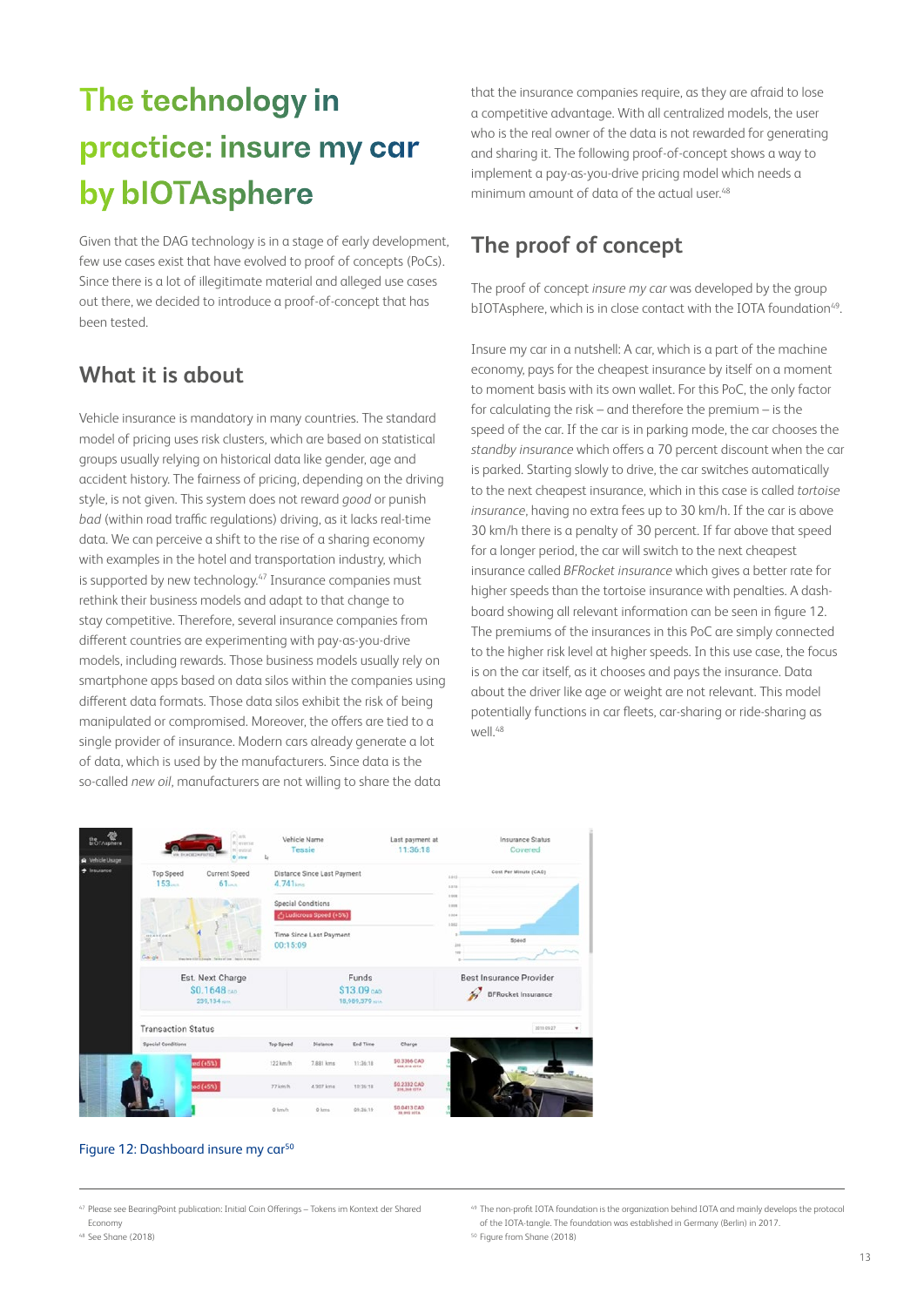For the testing, bIOTAsphere used a Tesla. Besides its electric engine, the main reason of choice is the fact that Tesla offers an API with real-time data such as location and speed. The use case also works with cars which do not have a firsthand installed API. Without an integrated API, the car can be equipped with a telematics device. A suitable port is integrated in all vehicles from 1996 or newer. 51 In general, smartphones would also be an option. Nevertheless, they are not preferred by bIOTAsphere, since they are usually directly linked to a single person.<sup>52</sup>

The insurance company receives all the data they need to develop new statistical models and information about the real risk arrives in real time. If an accident happens, the insurance company which covers the car in that exact moment is responsible for covering the cost. In case the car is offline, there is a special offline insurance plan in place which has a higher premium, as the data does not arrive in real-time. 53

## **Why insure my car uses the DAG of IOTA as underlying protocol**

The data the car provides is stored encrypted in the IOTA-tangle. Since the IOTA-tangle is immutable, nobody can change the data afterwards. Therefore, the user does not have to rely on the company providing the correct data. The data is written in realtime on the IOTA-tangle. It is possible to make transactions with a fraction of a penny requiring no fee for a transfer. Furthermore, low resource requirements and a secure data transfer on the IOTAtangle are making this use case possible. The user is still the owner of his data even though it is a distributed ledger. As for encryption, no information is publicly accessible. 52

## **Possible scenarios on top of the PoC – within the insurance industry**

To widen the scope of the use case, more data could be used for insurance companies to develop their pricing models. Someone driving 100 km/h on a sunny day represents an entirely different risk than the same speed during a snow-storm in winter. Further information like the condition of the road, speed limits and congestions could lead to a new pricing model based on real-time data. Even heart-rate acceleration or deceleration, monitoring the driver's fatigue, could be considered to determine a premium model. The risk of all these factors could be broken down into small pieces and allocated dynamically into diverse new insurance products. 52

## **Further possibilities beyond the use case**

The possibilities beyond the insurance use case are very broad. If the car must pay for insurance, of course someone is responsible for charging up the car's wallet. To ensure compliance with regulations having mandatory insurance, this could also act like fuel. In case the wallet does not have enough funds, the car might not drive. In fact, the car itself could earn money from cargo items and payments for services such as selling power which is stored in the car's battery when it is not in use. Autonomous cars could act as taxies and earn money to pay insurance and other expenses. Other ideas reach from paying a car in front of you to moving aside to get to your destination faster to use cases of trucks paying the truck in front for so-called platooning<sup>54</sup> to gain efficiencies and benefit from slipstream effects. If the car has a camera for the front-road, the data could be shared to trigger road-maintenance in case there are several damages reported. The car could pay directly for tolls and the infrastructure costs of the road. 52

## **Take-away for the use case insure my car**

A short summary of the key advantages the PoC provides are as shown in figure 13.

| <b>Advantages</b>                                                                                           |                                                                                                      |  |  |  |
|-------------------------------------------------------------------------------------------------------------|------------------------------------------------------------------------------------------------------|--|--|--|
| Insurance company                                                                                           | <b>Customer</b>                                                                                      |  |  |  |
| Insurance company gets all<br>the data it needs to allow<br>better decision-making                          | Consumer does not have<br>to choose an insurance, as<br>the car chooses the best/<br>cheapest option |  |  |  |
| Developing individual<br>products could be key<br>to success in this highly<br>competitive market           | User can rely on a tamper<br>proof storage of his own data<br>and having control of access<br>rights |  |  |  |
| Cost savings, as premiums<br>are usually used for sales,<br>marketing and commissions<br>for intermediaries | Cost saving options lead<br>to cheaper offers for the<br>customer                                    |  |  |  |

Figure 13: Advantages for the insurance company and the customer

<sup>51</sup> See Intelligent Mechatronic Systems Inc. (2018)

<sup>52</sup> See Shane (2018)

<sup>53</sup> See Boht (2018)

<sup>54</sup> Platooning: Truck platooning is the linking of two or more trucks in convoy, using connectivity technology and auto-mated driving support systems. (Source: https://www.acea.be/uploads/ publications/Platooning\_roadmap.pdf)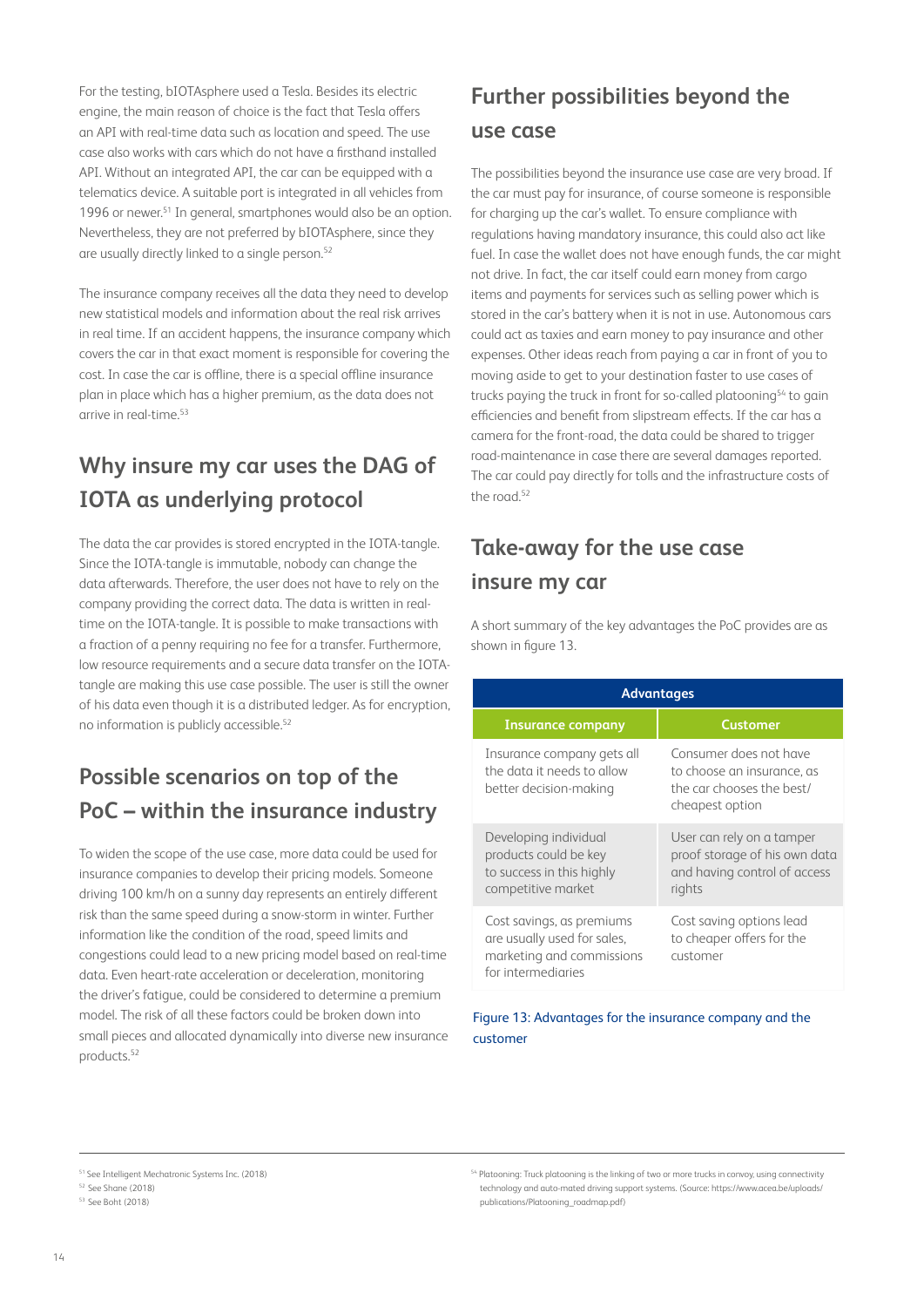For this use case to go into production, there are still several issues to solve, according to an interview with bIOTAsphere. The application is not yet ready for a scaling to a potential use of several million vehicles. 55 bIOTAsphere encourages potential collaboration with insurances and other partners to work further on this use case. Furthermore, bIOTAsphere is also working on projects in other fields like smart energy, document management, recycling, identity and more. 56

## Conclusion and Outlook

IoT is currently on the rise to maintain and enhance corporate growth. Although the most prominent representative of IoT is currently predictive maintenance, machine to machine communication is becoming more relevant. Furthermore, M2M communication as a field of technology allows for the creation of the so-called machine economy, where machinery and devices, in simple terms, are able to carry their own wallets.

M2M communication is increasing the global data stream as more firms push their data into the internet. That being said, many companies notice or already experience the risk of security breaches regarding their data warehouses or communication networks. Most of the corporate M2M communication is happening on an interfirm or interindustry level, resulting not only in data silos, but also single points of failure.

The Blockchain-technology, with its high encoding standards and decentralized architecture, could help secure the data transferred and distributed, not only on an intra-firm or intra-industry level, but also on a cross industry level. Opening data silos and granting access to unused data can further enhance existing services or allow for the creation of new ones. Keeping that in mind, the

Blockchain-technology, especially its most prominent representative Bitcoin, exhibits some drawbacks which limit the usage in the field of M2M communication and the machine economy. Particularly responsible for the limited functionality are the reduced scalability, the restricted data throughput and the high use of resources in the sense of computing power and therefore energy. These limitations are challenged by directed acyclic graphbased ledgers. IOTA, the most known representative of the DAG based ledger technology, is designed to work in the field of M2M communication and the machine economy. The tangle, IOTAs DAG network, is increasing its performance with the increasing number of network users. Moreover, its design enables a secure data transfer amongst machines. Features such as offline transactions are essential for the adaption of IoT in various industries. The use case insure my car proves that the IOTA-Protocol makes a combination of real-time driving-data and insurances possible in order to offer new and improved services.

Briefly summarized, DAGs, in this case the tangle, are currently among the most promising technologies in the field of M2M communication and the machine economy. They allow for a consistent and solid data throughput while simultaneously ensuring data security. However, looking at the current market solutions, the DAG technology, with its most prominent representative IOTA, is still at the beginning of commercialization. Therefore, it remains to be seen whether this protocol will become a broadly accepted standard and a key driver of new digital services, as the highlighted example of insure my car. The IOTA foundation stands out due to strong partnerships with established companies like Volkswagen and Bosch. 57

<sup>55</sup> See Boht (2018)

<sup>56</sup> See Shane (2018)

<sup>57</sup> See for example a potential cooperative use case of IOTA and Bosch: https://www.bosch-connectivity.com/newsroom/blog/xdk2mam/.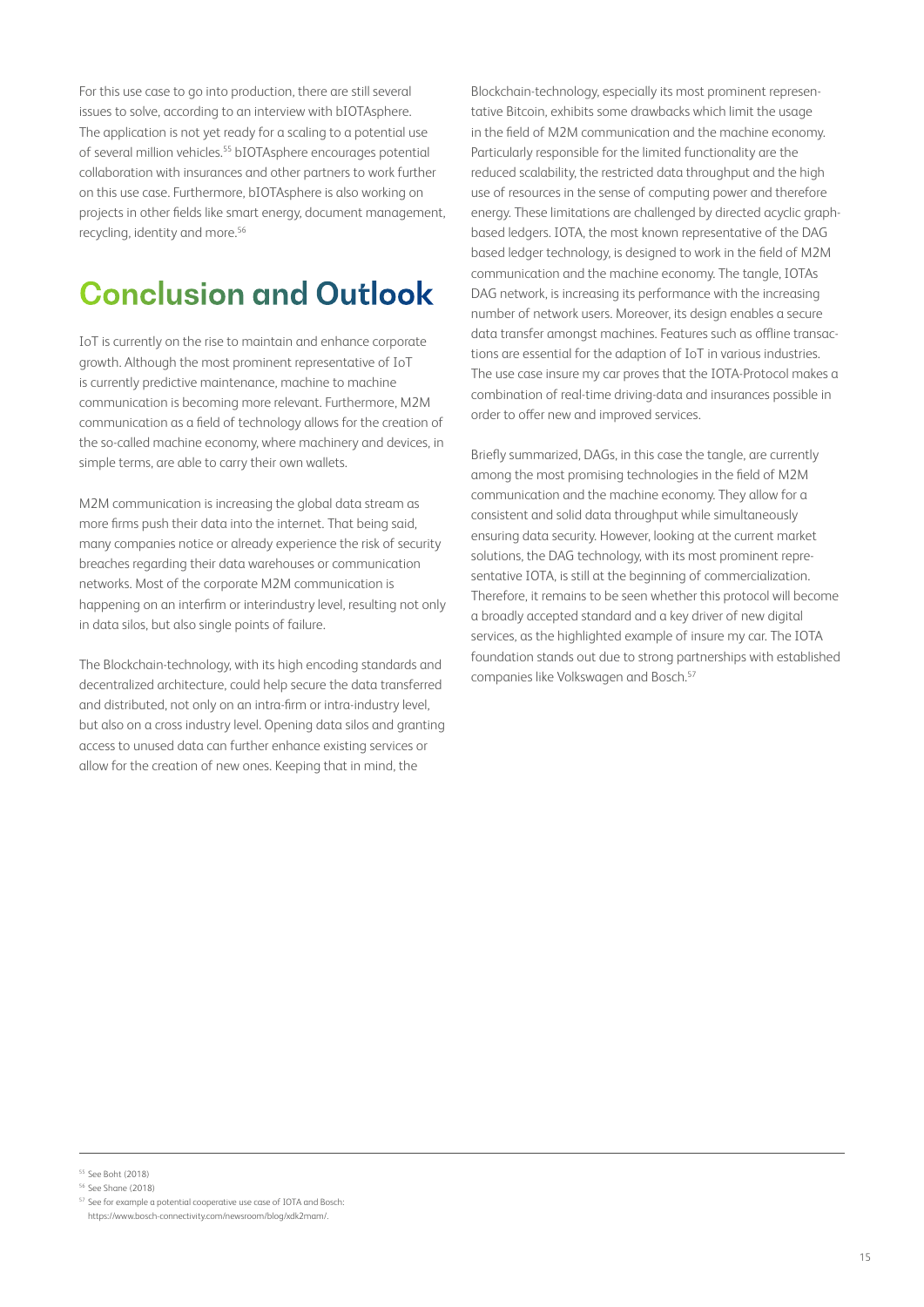## Sources

Barnett Jr., T. (2016, September). The Zettabyte Era Officially Begins (How Much is That?). Retrieved from Cisco: [https://blogs.](https://blogs.cisco.com/sp/the-zettabyte-era-officially-begins-how-much-is-that) [cisco.com/sp/the-zettabyte-era-officially-begins-how-much-is-that](https://blogs.cisco.com/sp/the-zettabyte-era-officially-begins-how-much-is-that)

Bohne, J. (2018). Witness. Retrieved from wiki.obyte.org: [https://](https://wiki.obyte.org/Witness) [wiki.obyte.org/Witness](https://wiki.obyte.org/Witness)

Boht, M. (2018). Developer Insights - Insure My Car Proof of Concept. (J. Molyneux, Interviewer) Retrieved from [https://www.](https://www.linkedin.com/company/the-biotasphere/) [linkedin.com/company/the-biotasphere/](https://www.linkedin.com/company/the-biotasphere/)

Bowles, J. (2018, May). Can IOTA'S blockless blockchain become the IoT standard? Retrieved from diginomica.com: [https://](https://diginomica.com/can-iotas-blockless-blockchain-become-iot-standard/) [diginomica.com/2018/05/02/can-iotas-blockless-blockchain](https://diginomica.com/can-iotas-blockless-blockchain-become-iot-standard/)[become-iot-standard/](https://diginomica.com/can-iotas-blockless-blockchain-become-iot-standard/)

Churyumov, A. (2016). Byteball: A Decentralized System fo Storage and Transfer of Value. Retrieved from https://obyte.org/: <https://obyte.org/Byteball.pdf>

Cisco. (2015, May). Securing the Internet of Things: A Proposed Framework. Retrieved from https://www.cisco.com: [https://www.](https://www.cisco.com/c/en/us/about/security-center/secure-iot-proposed-framework.html) [cisco.com/c/en/us/about/security-center/secure-iot-proposed](https://www.cisco.com/c/en/us/about/security-center/secure-iot-proposed-framework.html)[framework.html](https://www.cisco.com/c/en/us/about/security-center/secure-iot-proposed-framework.html)

Cisco. (2018, November). Cisco Visual Networking Index: Forecast and Trends, 2017–2022. Retrieved from cisco.com: [https://](https://www.cisco.com/c/en/us/solutions/collateral/service-provider/visual-networking-index-vni/white-paper-c11-741490.html#_Toc529314186) [www.cisco.com/c/en/us/solutions/collateral/service-provider/](https://www.cisco.com/c/en/us/solutions/collateral/service-provider/visual-networking-index-vni/white-paper-c11-741490.html#_Toc529314186) [visual-networking-index-vni/white-paper-c11-741490.html#\\_](https://www.cisco.com/c/en/us/solutions/collateral/service-provider/visual-networking-index-vni/white-paper-c11-741490.html#_Toc529314186) [Toc529314186](https://www.cisco.com/c/en/us/solutions/collateral/service-provider/visual-networking-index-vni/white-paper-c11-741490.html#_Toc529314186)

Commonwealth Bank of Australia. (2017, November). Welcome to the machine-to-machine economy - Opportunities and challenges in a connected world. Retrieved from https://www.commbank.com. au: [https://www.commbank.com.au/content/dam/caas/newsroom/](https://www.commbank.com.au/content/dam/caas/newsroom/docs/Commbank-Whitepaper-Machine-to-Machine-economy.pdf) [docs/Commbank-Whitepaper-Machine-to-Machine-economy.pdf](https://www.commbank.com.au/content/dam/caas/newsroom/docs/Commbank-Whitepaper-Machine-to-Machine-economy.pdf)

Conoscenti, M., Vetrò, A., & De Martin, J. C. (2016). Blockchain for the Internet of Things: A systematic literature review. IEEE. Retrieved from IEEE Xplore Digital Library: [https://ieeexplore.ieee.](https://ieeexplore.ieee.org/document/7945805/) [org/document/7945805/](https://ieeexplore.ieee.org/document/7945805/)

Gartner. (2018, December). Magic Quadrant for Managed M2M Services, Worldwide. Retrieved from https://www. gartner.com: [https://www.gartner.com/doc/reprints?id=1-](https://www.gartner.com/doc/reprints?id=1-5P8M88O&ct=181101&st=sb) [5P8M88O&ct=181101&st=sb](https://www.gartner.com/doc/reprints?id=1-5P8M88O&ct=181101&st=sb)

IDC. (2018, November). The Digitization of the World. Retrieved from Seagate.com: [https://www.seagate.com/files/www-content/](https://www.seagate.com/files/www-content/our-story/trends/files/idc-seagate-dataage-whitepaper.pdf) [our-story/trends/files/idc-seagate-dataage-whitepaper.pdf](https://www.seagate.com/files/www-content/our-story/trends/files/idc-seagate-dataage-whitepaper.pdf)

IDG. (2018, April). Studie Internet of Things 2018. Retrieved from https://m2m.telefonica.de: [https://m2m.telefonica.de/wp-content/](https://iot.telefonica.de/wp-content/uploads/2018/01/IoT_Studie_Deutschland_2018.pdf) [uploads/2018/01/IoT\\_Studie\\_Deutschland\\_2018.pdf](https://iot.telefonica.de/wp-content/uploads/2018/01/IoT_Studie_Deutschland_2018.pdf)

Intelligent Mechatronic Systems Inc. (2018, January). What is a Telematics Device? Retrieved from intellimec.com: [https://www.](https://www.intellimec.com/ims-blog/telematics-device) [intellimec.com/ims-blog/telematics-device](https://www.intellimec.com/ims-blog/telematics-device)

Küfner, R. A. (2018, April). DLT & the Financial Industry: Smart Contracts. Retrieved from https://medium.com/: [https://medium.](https://medium.com/nakamo-to/dlt-the-financial-industry-smart-contracts-5051a52cb9a1) [com/nakamo-to/dlt-the-financial-industry-smart-contracts-](https://medium.com/nakamo-to/dlt-the-financial-industry-smart-contracts-5051a52cb9a1)[5051a52cb9a1](https://medium.com/nakamo-to/dlt-the-financial-industry-smart-contracts-5051a52cb9a1)

Moog, H. (2018, September). Coming Up: Local Snapshots - A development status update. Retrieved from blog.iota.org: [https://](https://blog.iota.org/coming-up-local-snapshots-7018ff0ed5db) [blog.iota.org/coming-up-local-snapshots-7018ff0ed5db](https://blog.iota.org/coming-up-local-snapshots-7018ff0ed5db)

Nakamoto, S. (2008, October). Bitcoin: A Peer-to-Peer Electronic Cash System. Retrieved from www.bitcoin.org: [https://bitcoin.org/](https://bitcoin.org/bitcoin.pdf) [bitcoin.pdf](https://bitcoin.org/bitcoin.pdf)

Nazrul, S. S. (2018, April). CAP Theorem and Distributed Database Management Systems. Retrieved from towardsdatascience.com: [https://towardsdatascience.com/cap-theorem-and-distributed](https://towardsdatascience.com/cap-theorem-and-distributed-database-management-systems-5c2be977950e)[database-management-systems-5c2be977950e](https://towardsdatascience.com/cap-theorem-and-distributed-database-management-systems-5c2be977950e)

Paul, F. (2018, September). Is predictive maintenance the 'gateway drug' to the Industrial IoT? Retrieved from www.NetworkWorld. com: [https://www.networkworld.com/article/3305952/internet](https://www.networkworld.com/article/3305952/is-predictive-maintenance-the-gateway-drug-to-the-industrial-iot.html)[of-things/is-predictive-maintenance-the-gateway-drug-to-the](https://www.networkworld.com/article/3305952/is-predictive-maintenance-the-gateway-drug-to-the-industrial-iot.html)[industrial-iot.html](https://www.networkworld.com/article/3305952/is-predictive-maintenance-the-gateway-drug-to-the-industrial-iot.html)

Popov, S. (2018, April). The Tangle. Retrieved from IOTA Academic Papers:<https://www.iota.org/research/academic-papers>

Rouse, M. (2018, March). M2M economy (machine-to-machine economy) . Retrieved from https://whatis.techtarget.com/: [https://whatis.techtarget.com/definition/M2M-economy-machine](https://whatis.techtarget.com/definition/M2M-economy-machine-to-machine-economy)[to-machine-economy](https://whatis.techtarget.com/definition/M2M-economy-machine-to-machine-economy)

Sameeh, T. (2016, December). Two New Models For Double Spending Attacks On Bitcoin's Blockchain. Retrieved from Deep. Dot.Web: [https://www.deepdotweb.com/2016/12/31/two-new](https://www.deepdotweb.com/2016/12/31/two-new-models-double-spending-attacks-bitcoins-blockchain/)[models-double-spending-attacks-bitcoins-blockchain/](https://www.deepdotweb.com/2016/12/31/two-new-models-double-spending-attacks-bitcoins-blockchain/)

Scott, J. (2017, March). IOTA Consensus Masterclass. Retrieved from forum.iota.org: [https://forum.IOTA.org/t/IOTA-consensus](https://forum.iota.org/t/iota-consensus-masterclass/1193)[masterclass/1193](https://forum.iota.org/t/iota-consensus-masterclass/1193)

Shane, T. (2018). Insure My Car: A deeper dive interview with Terry Shane, Founder of bIOTAsphere. Retrieved from [https://](https://insuremycar.biotasphere.com) [insuremycar.biotasphere.com/](https://insuremycar.biotasphere.com)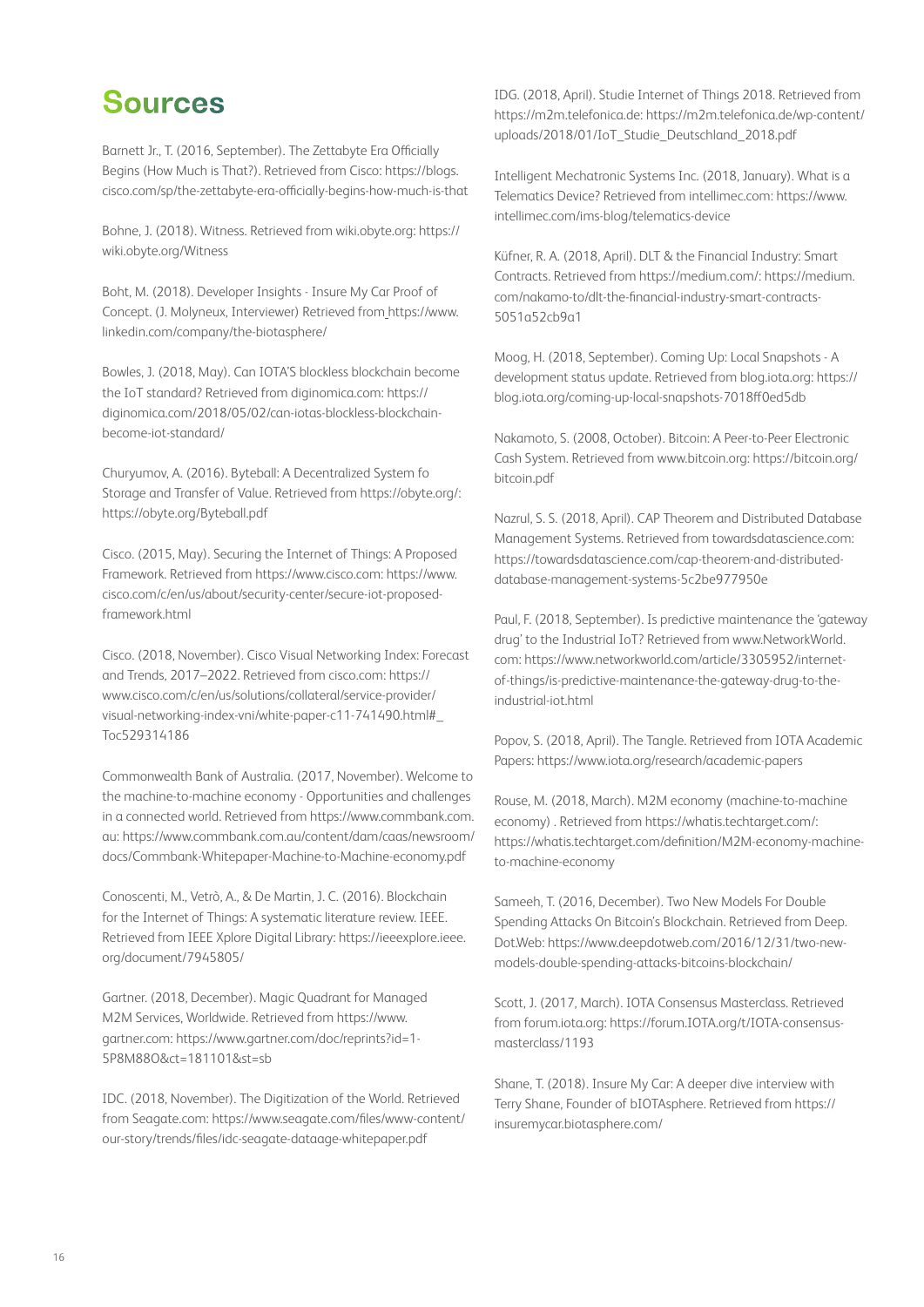Sheikh, Y. (2018, December). IOTA/USD Continues To Hold Around \$0.23 As The Team Prepares To Remove Their Coordinator Node In 2019. Retrieved from investinblockchain.com: [https://www.](https://www.investinblockchain.com/iota-remove-centralized-coordinator-node/) [investinblockchain.com/iota-remove-centralized-coordinator-node/](https://www.investinblockchain.com/iota-remove-centralized-coordinator-node/)

Shields, N. (2017, June). Here's how 5G will revolutionize the Internet of Things. Retrieved from https://www.businessinsider.de: [https://www.businessinsider.de/how-5g-will-revolutionize-the](https://www.businessinsider.de/how-5g-will-revolutionize-the-internet-of-things-2017-6?r=US&IR=T)[internet-of-things-2017-6?r=US&IR=T](https://www.businessinsider.de/how-5g-will-revolutionize-the-internet-of-things-2017-6?r=US&IR=T)

Sink, E. (2011). Version Control by Example. July: Pyrenean Gold Press. Retrieved from [http://ericsink.com/vcbe/html/directed\\_](https://ericsink.com/vcbe/html/directed_acyclic_graphs.html) [acyclic\\_graphs.html](https://ericsink.com/vcbe/html/directed_acyclic_graphs.html)

Statista. (2016, November). Internet of Things (IoT) connected devices installed base worldwide from 2015 to 2025 (in billions). Retrieved from www.statista.com[: https://www.statista.com/](https://www.statista.com/statistics/471264/iot-number-of-connected-devices-worldwide/) [statistics/471264/iot-number-of-connected-devices-worldwide/](https://www.statista.com/statistics/471264/iot-number-of-connected-devices-worldwide/)

Sutherland, L. (2017, April). The Weaponization of IoT: Rise of the Thingbots. Retrieved from Security Intelligence: [https://](https://securityintelligence.com/the-weaponization-of-iot-rise-of-the-thingbots/) [securityintelligence.com/the-weaponization-of-iot-rise-of-the](https://securityintelligence.com/the-weaponization-of-iot-rise-of-the-thingbots/)[thingbots/](https://securityintelligence.com/the-weaponization-of-iot-rise-of-the-thingbots/)

## List of figures

| Figure 1:  |                                                         |  |
|------------|---------------------------------------------------------|--|
| Figure 2:  |                                                         |  |
| Figure 3:  |                                                         |  |
| Figure 4:  |                                                         |  |
| Figure 5:  |                                                         |  |
| Figure 6:  |                                                         |  |
| Figure 7:  |                                                         |  |
| Figure 8:  |                                                         |  |
| Figure 9:  |                                                         |  |
| Figure 10: |                                                         |  |
| Figure 11: |                                                         |  |
| Figure 12: |                                                         |  |
| Figure 13: | Advantages for the insurance company and the customer14 |  |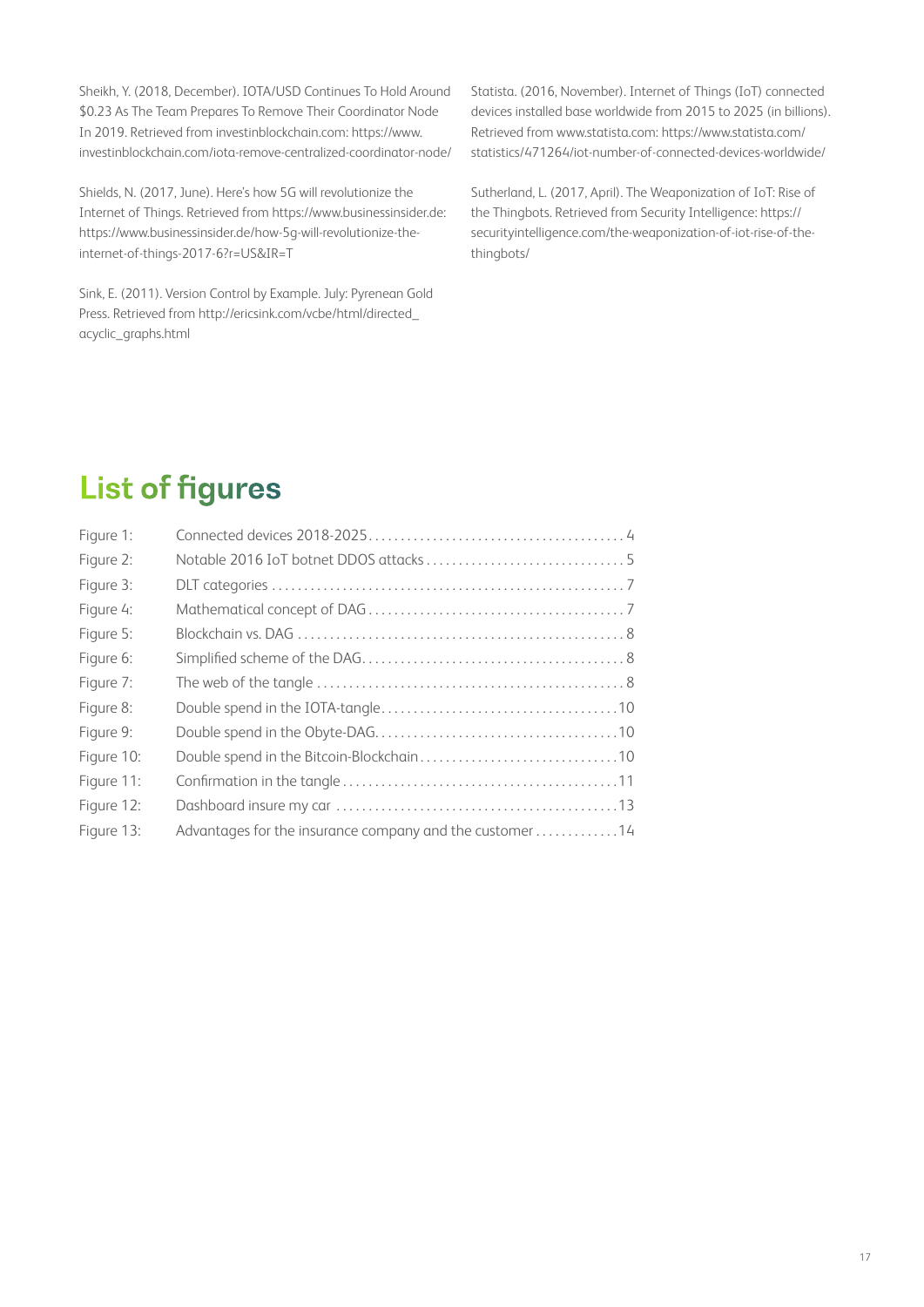# **Contact**



Dr. Robert Bosch Partner robert.bosch@bearingpoint.com

Special thanks to the authors: Franz Weisenberger and Friso de Knegt

© 2019 BearingPoint GmbH, Frankfurt/Main. All rights reserved. Printed in the EU. The content of this document is subject to copy right ("Urheberrecht"). Changes, cuts, enlargements and amendments, any publication, translation or commercial use for the purpose of trainings by third parties requires the prior written consent of BearingPoint GmbH, Frankfurt/Main. Any copying for personal use is allowed and only under the condition that this copy right annotation ("Urheberrechtsvermerk") will be mentioned on the copied documents as well. Photo credits: Adobe Stock, www.stock.adobe.com. BEDE19\_1231\_EN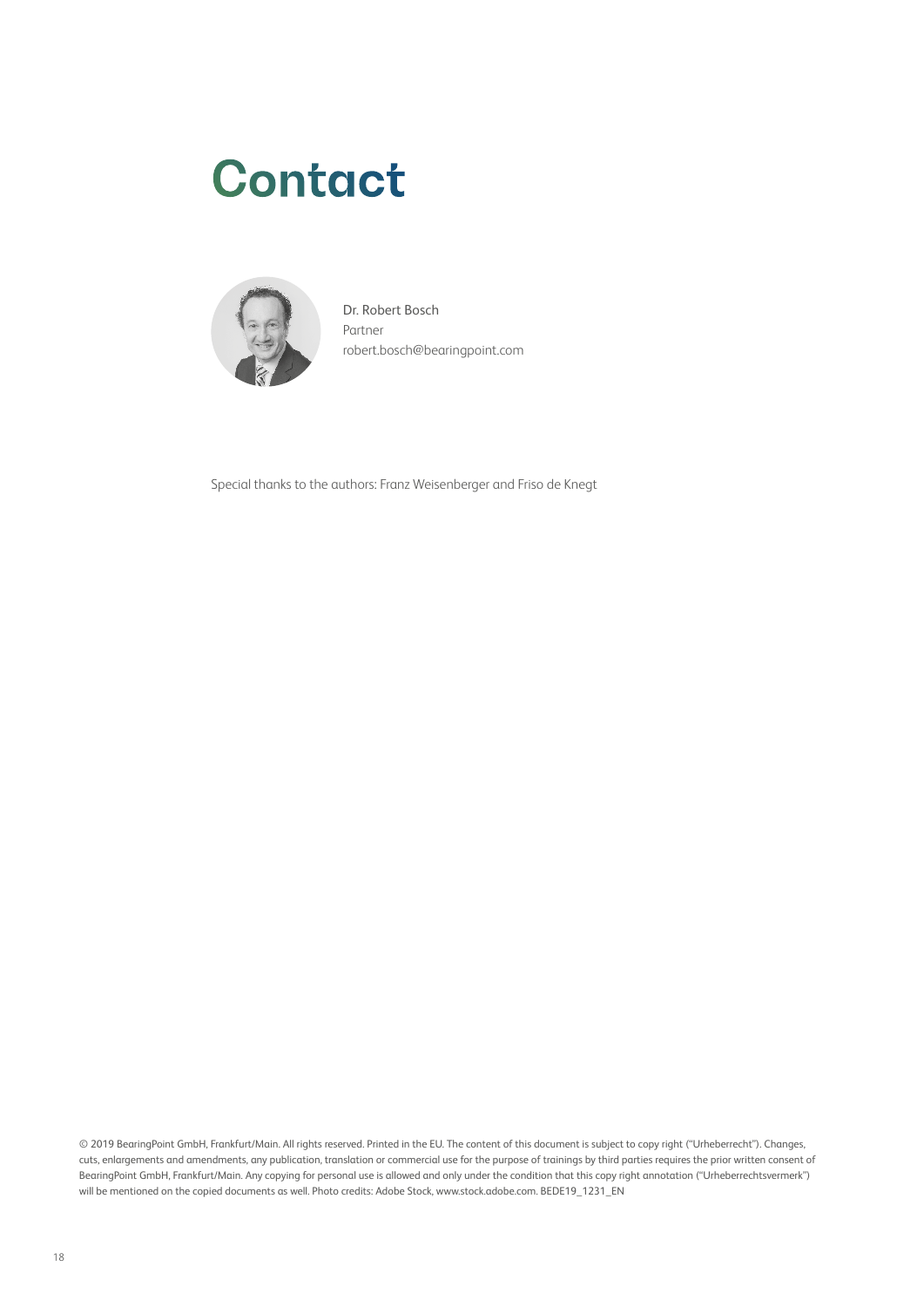#### **About BearingPoint**

BearingPoint is an independent management and technology consultancy with European roots and a global reach. The company operates in four units: Consulting, Solutions, Business Services, and Ventures. Consulting covers the advisory business; Solutions provides the tools for successful digital transformation, advanced analytics and regulatory requirements; Business Services provides managed services beyond SaaS; Ventures drives the financing and development of start-ups. BearingPoint's clients include many of the world's leading companies and organizations. The firm has a global consulting network with more than 10,000 people and supports clients in over 75 countries, engaging with them to achieve measurable and sustainable success.

For more information, please visit: www.bearingpoint.com